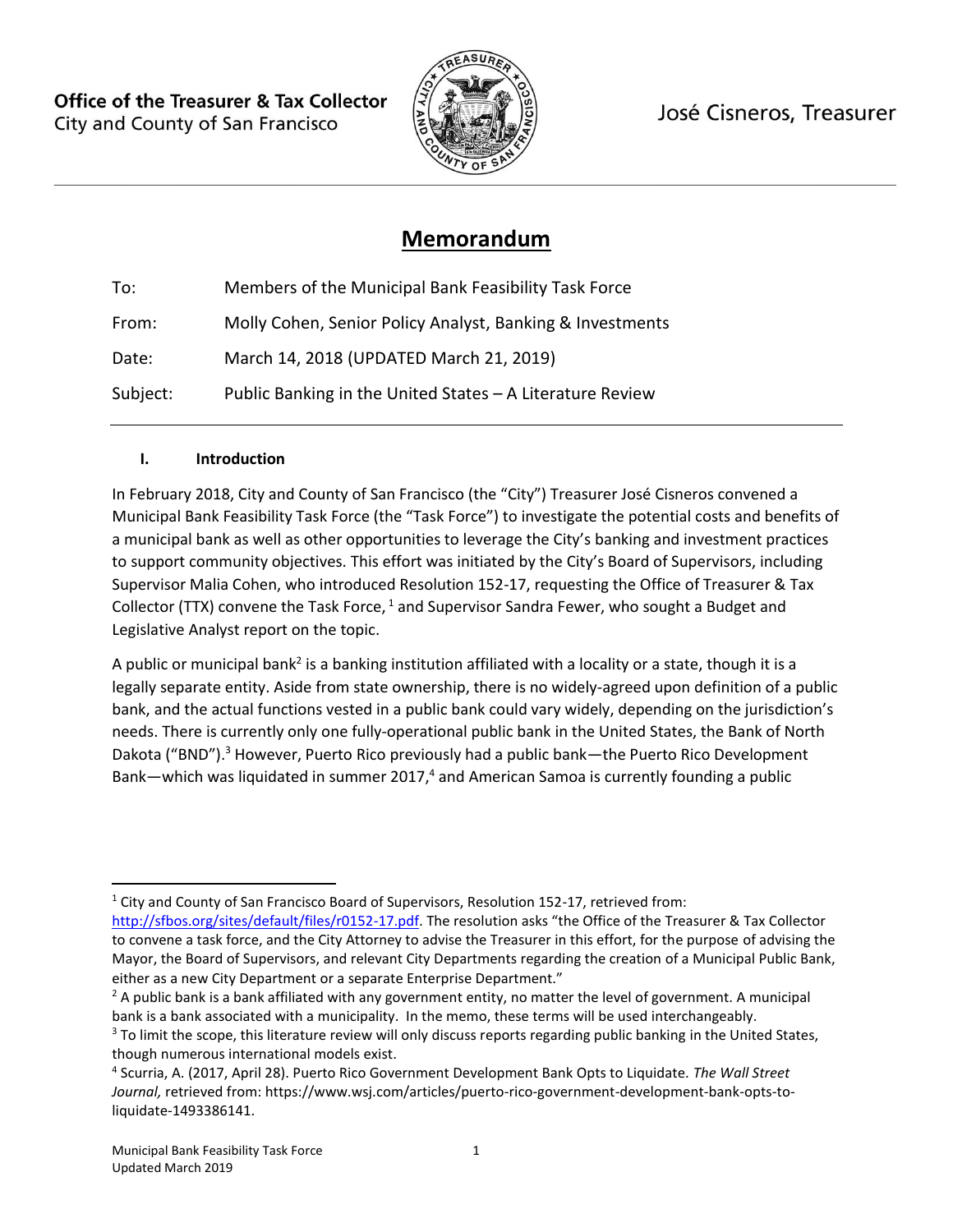bank—the Territorial Bank of American Samoa —which formally opened in 2016 and gained access to the Federal Reserve's payment system in 2018.<sup>5</sup>

To assist the work of the Task Force and the staff of TTX, this memo compiles existing resources on public banks, including background reports on benefits and risks of public banking, other jurisdictions' feasibility studies, and relevant California-related reports. 6

# **II. Summary of Findings**

While currently any public bank initiative comes with more questions than answers, there are some foundational lessons we can take away from prior work on public banking. For example, the majority of the documents presented below find that:

- Capitalizing a public bank requires a significant outlay of funds and can act as an impediment to public banking
- Serving the cannabis industry will greatly increase the complexity and legal risk of public banking
- Alternative vehicles, like development authorities, may solve similar issues as public banks with less costs though also less flexibility

The documents included in this literature review raise and answer many questions about public banking. Similarly, the Task Force will need to address many of these questions to determine the feasibility and advisability of a municipal bank. These questions cover the goals of the bank, the regulatory structure of the bank as well the bank's potential products and services. Questions include:

- What are the main aims in creating a municipal bank? Can the bank fully achieve those aims? Can other strategies achieve those aims?
- How should the bank be structured? Should it have a federal or state charter? Should it be a commercial bank or a credit union?
- How much funding is needed to capitalize the bank? Where should this capital come from?
- Would the bank need insurance? Could it get it from the Federal Deposit Insurance Corporation ("FDIC")? Or a private source? Would it need a change in state law to exempt it from insurance?
- Would the bank need access to the Federal Reserve's payment systems?
- What services and products should the bank offer? Should it perform treasury functions for the City? Should it act as a banker's bank and serve local community banks? Should it offer depository services and bank accounts to members of the public? Should it partner with existing banks for lending? Or should it offer and originate loans to members of the public directly?
- Should the bank serve cannabis businesses? How will this impact its access to FDIC insurance and the Federal Reserve's payment system?
- How much would start-up activities cost? How much would ongoing operational activities cost?
- How and when would the bank make a profit? How much profit? What should it do with these profits?

# **III. Background Documents**

<sup>5</sup> Blackwell, R. (April 30, 2018). American Samoa Finally Gets a Public Bank. And U.S. States Are Watching. How Far *American Banker,* retrieved from: [https://www.americanbanker.com/news/american-samoa-finally-gets-a-public](https://www.americanbanker.com/news/american-samoa-finally-gets-a-public-bank-and-us-states-are-watching)[bank-and-us-states-are-watching.](https://www.americanbanker.com/news/american-samoa-finally-gets-a-public-bank-and-us-states-are-watching)

<sup>&</sup>lt;sup>6</sup> Within a section, all reports are listed in chronological order.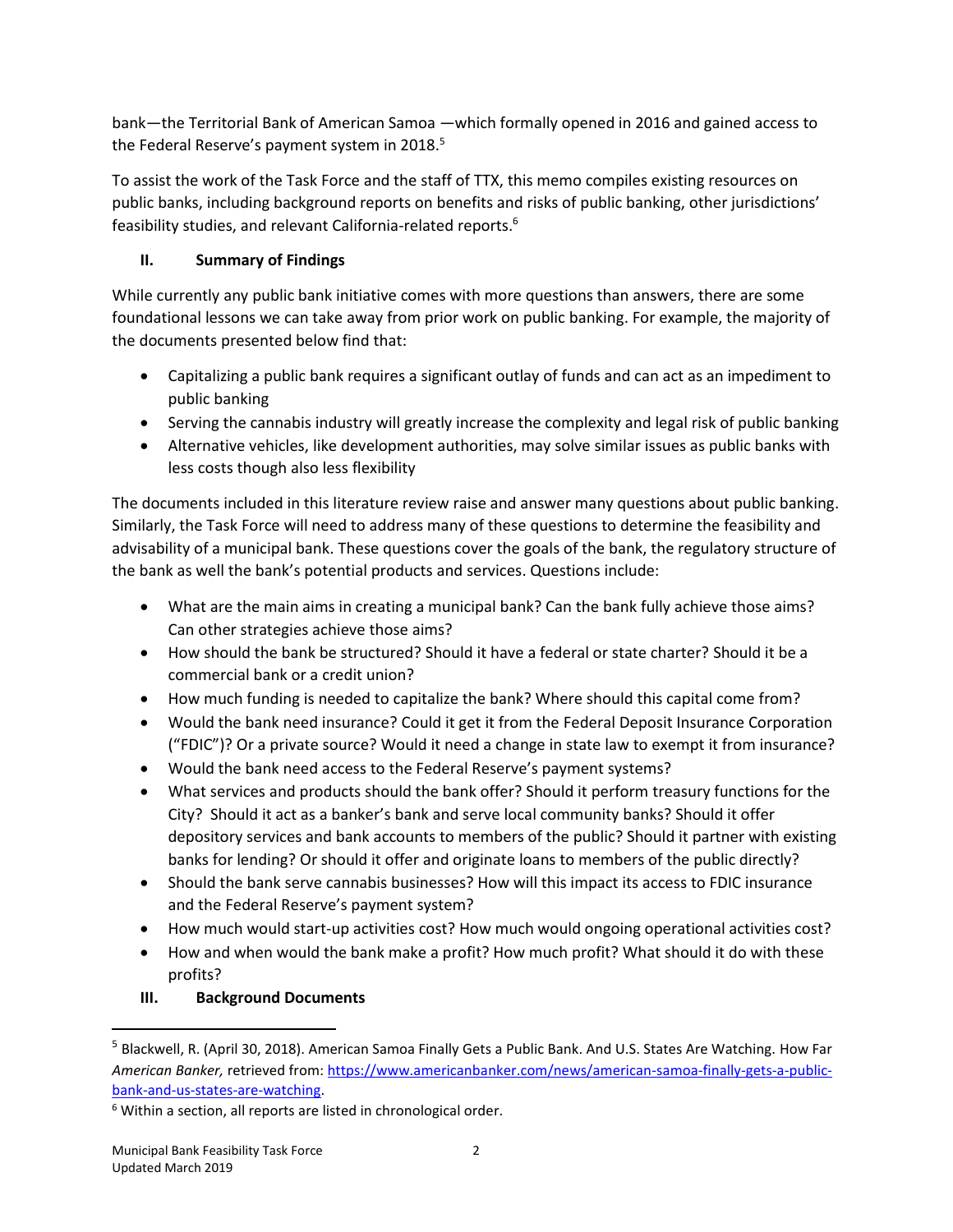#### *A. Demos, Main Street Partnership Banks*

In April 2011, Demos, a public policy research organization, published a report on "partnership banks," which are public banks that act as banker's banks to in-state community banks and provide banking services to state governments.<sup>7</sup> Demos's partnership bank is modeled after BND. Using BND as an example, the report finds that partnership banks could offer many benefits to the local economy, local banking industry and local governments. For example, by partnering with community banks and increasing lending, a partnership bank could create jobs, spur economic growth and strengthen local banks. The report notes that partnership banks could also generate revenue for states via bank dividend payments and could lower debt costs for local governments by providing access to low-cost funds from the regional FHLB and passing these savings on to local governments when they buy debt for infrastructure investments.

## *B. David Swayze and Christine Schiltz, State-Owned Banks: A Relic of the Past or the Wave of the Future?*

This 2013 summary article in *Delaware Banker* provides background on BND, describes advantages and disadvantages of public banking, and ultimately concludes that alternative loan and hybrid funding vehicles are preferable to public banks.<sup>8</sup> The authors begin by describing BND, which was founded in 1919 on a wave of economic populism, capitalized with a \$2 million bond offering and charged with "promoting agriculture, commerce and industry" in North Dakota.<sup>9</sup> Under North Dakota state law, all state funds must be deposited into BND, and the bank is governed by the Industrial Commission of North Dakota, composed of the Governor, the Attorney General and the Agriculture Commissioner. BND is not a member of the FDIC, but, pursuant to state law, its deposits are insured by the "full faith and credit" of the State of North Dakota.<sup>10</sup> Though BND does offer retail banking to members of the public, it does not market these services and does not provide ATMs, debit cards, online bill pay or branch offices to avoid competing with local banks.<sup>11</sup> While BND does originate some student loans, it primarily partners with local banks and credit unions to lend, providing guarantees, capital contributions for the initial loan, and interest rate buy-downs. BND currently turns a profit and has for every year since 1971. From 2003-2013, it returned \$300 million to the state fund.<sup>12</sup> Perhaps most importantly, the authors believe that BND can serve as a bulwark in times of natural disaster and economic distress, in one instance providing \$70 million in a line of credit to residents and businesses after a natural disaster.<sup>13</sup> In

content/uploads/2017/07/Spring-2013-Delaware-Banker-Article.pdf

 $^9$  Id. at 13.

<sup>7</sup> Judd, J. and McGhee, H. *Banking on America: How Main Street Partnership Banks Can Improve Local Economies.*  New York, NY: Demos, retrieved from:

http://www.demos.org/sites/default/files/publications/Demos\_NationalBankPaper.pdf.

<sup>8</sup> Swayze, David S. and Christine Schiltz (Spring 2013), *State-Owned Banks: A Relic of the Past or the Wave of the Future?*, Delaware Banker, Delaware, retrieved from: https://www.pgslegal.com/wp-

<sup>10</sup> Swayze and Schiltz, at 13.

<sup>11</sup> Bank of North Dakota. *Public.* Retrieved from: https://bnd.nd.gov/public/

<sup>12</sup> Swayze and Schiltz, at 13.

 $<sup>13</sup>$  Id. Similarly, during the economic crisis from 2007-2009, when most banks faced a credit crunch, BND actually</sup> increased its lending: its participation loans with local banks grew by 35 percent. Demos. *Putting Massachusetts Money to Work for Massachusetts: Introducing the Massachusetts Partnership Bank.* Retrieved from: [http://www.demos.org/sites/default/files/publications/MA%20Paper%20Final.pdf.](http://www.demos.org/sites/default/files/publications/MA%20Paper%20Final.pdf)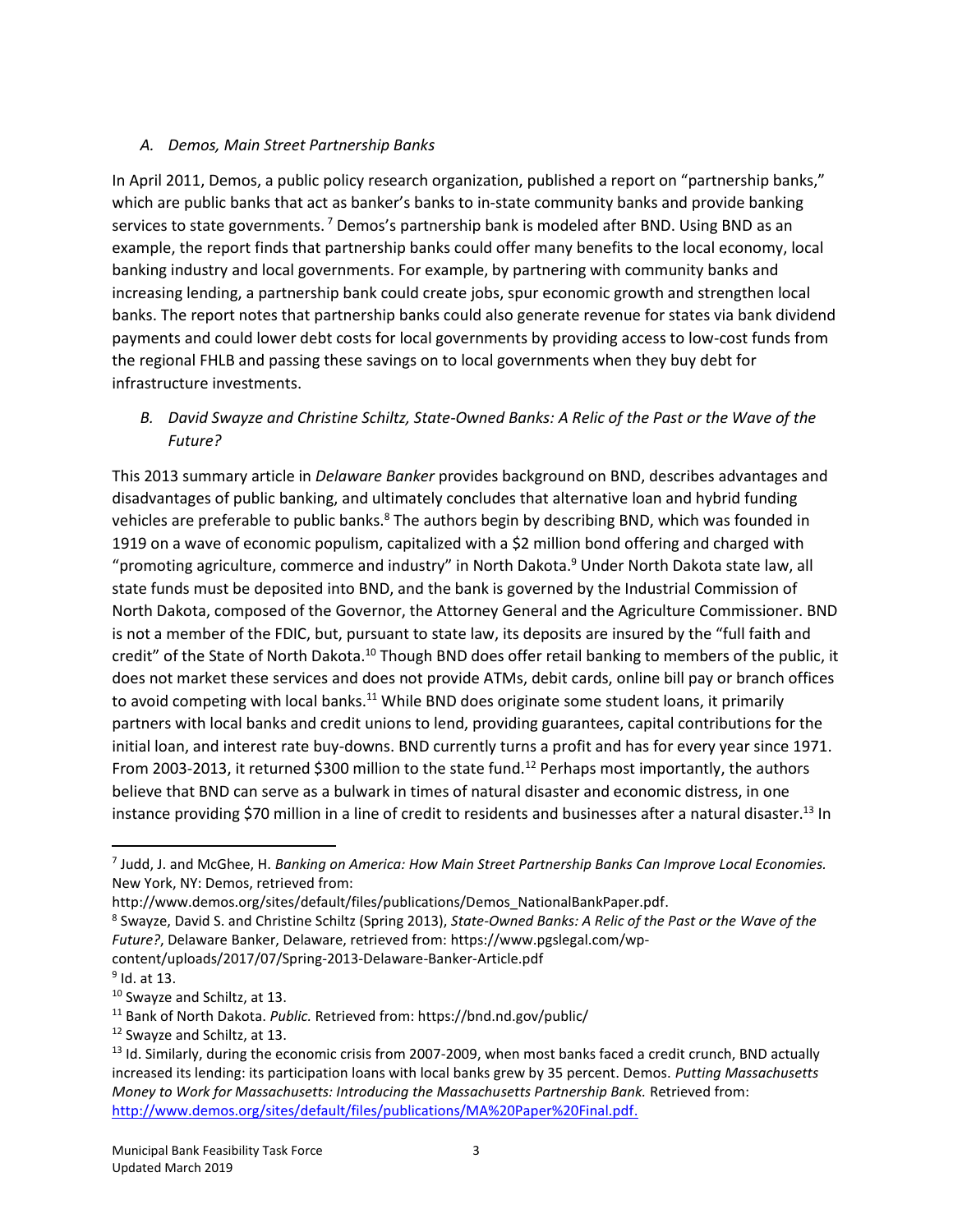general, the authors agree that BND is a successful public bank, able to offer low-interest loans, support the local banking industry and provide revenue to the state.

Despite noting these advantages, the authors argue that there are many disadvantages to public banks as well as ready alternatives. They believe that the major disadvantages include high cost of start-up capital, concerns about political pressure impairing bank governance, and potential competition with the private sector. To illustrate these issues, the authors outline the failure of the partially state-owned Farmers' Bank of Delaware, where state pressure to increase profits led to illegal activity, solvency concerns, an attempted bail-out, and ultimately a distress sale.<sup>14</sup> The authors conclude that rather than pursuing a public bank, states should create and expand "special loan, grant and hybrid funding authorities," such as economic development agencies to target specific needs.<sup>15</sup>

#### *C. Karl Beitel, Municipal Banking: An Overview*

This April 2016 report offers a broad, theoretical framework for how municipalities can establish, fund and operate municipal banks. Beitel believes that local governments have two main options for establishing a municipal financial institution. First, the municipality could create a full state-chartered depository institution, either via legislation or voter-approved Charter Amendment.<sup>16</sup> Or second, the municipality could take an incremental approach, creating a non-depository Municipal Financial Corporation for long-term housing and infrastructure investments as well as a small-scale, limitedpurpose depository to support these investments.<sup>17</sup> In time, the city could expand the role of the limited-purpose depository institution to take over the banking and cash management work currently done by outside banks.<sup>18</sup> In both instances, the bank would need start-up capital. Beitel stresses that a municipal bank should be independent from the political process and have strict underwriting criteria as well as independent review and auditing. Profits from the bank may either be capitalized and leveraged to increase lending capacity or invested in dedicated funds to create a source of subsidy for interest-rate payments on various financial instruments (such as affordable housing bonds, loans to small businesses etc.). Aside from generating profits, Beitel believes that a bank could also save the municipality money by purchasing short-term municipal debt obligations from the municipality: according to his calculations, this could amount to savings of \$68 million per year in San Francisco. Beitel concludes by outlining ways in which a municipal bank could support affordable housing by financing acquisition programs, new production and linkages to existing city programs.

#### *D. Karl Beitel, The Municipal Bank: Regulatory Compliance, Capitalization, Liquidity and Risk*

Building on the overview paper, in this report, Beitel further details his vision for the capitalization, funding, lending, liquidity and risks associated with municipal banking. <sup>19</sup> Beitel believes that municipalities have two options for capitalization: a one-time appropriation from the General Fund or a

<sup>&</sup>lt;sup>14</sup> Swayze and Schiltz, at 14.

<sup>15</sup> Id. at 14.

<sup>16</sup> Beitel, K. (2016). *Municipal Banking: An Overview.* New York, NY: Roosevelt Institute (p. 8), retrieved from: [http://rooseveltinstitute.org/wp-content/uploads/2016/04/Municipal-Banking-An-Overview.pdf.](http://rooseveltinstitute.org/wp-content/uploads/2016/04/Municipal-Banking-An-Overview.pdf)

<sup>17</sup> Id. at 7-8.

 $18$  Id. at 8.

<sup>19</sup> Beitel, K. (2016). *The Municipal Bank: Regulatory Compliance, Capitalization, Liquidity and Risk.* New York, NY: Roosevelt Institute, retrieved from[: http://rooseveltinstitute.org/municipal-bank-regulatory-compliance](http://rooseveltinstitute.org/municipal-bank-regulatory-compliance-capitalization-liquidity-and-risk/)[capitalization-liquidity-and-risk/](http://rooseveltinstitute.org/municipal-bank-regulatory-compliance-capitalization-liquidity-and-risk/) (hereinafter "The Municipal Bank").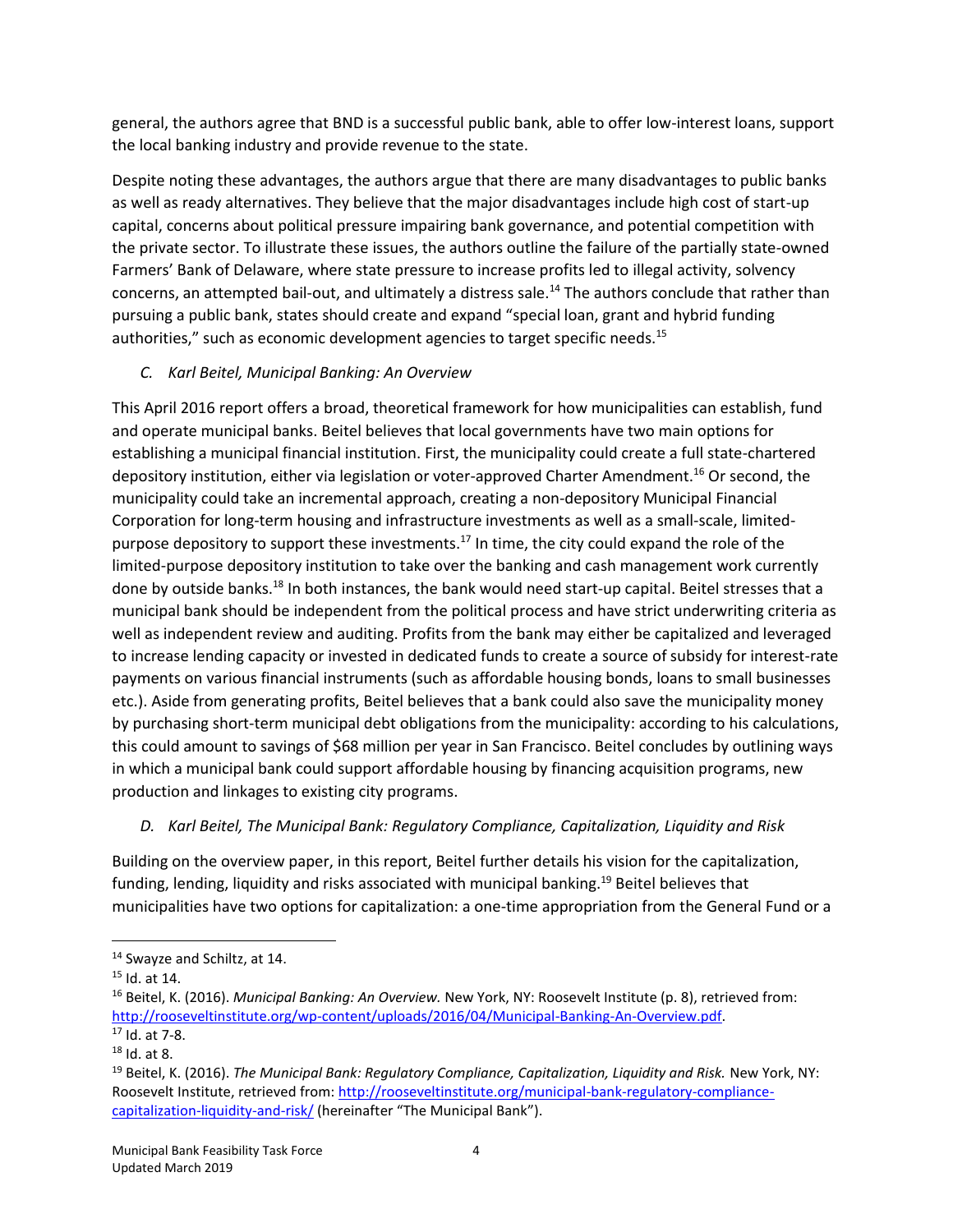time-limited dedication of annual investment earnings from the investment pool to a capitalization fund. The city would determine the initial capitalization needed based on start-up costs, operating losses and FDIC requirements. Beitel believes a municipal bank could collateralize city deposits as required by California state law<sup>20</sup> by securing a Federal Home Loan Bank ("FHLB") line of credit.<sup>21</sup> Once this FHLB line of credit is secured, the municipal bank could take over city depository and cash management functions, including accepting deposits, conducting payments using the Federal Reserve payment system and investing temporary surpluses in the money market. The bank could fund its lending operations through the issuance of medium-term notes sold to the City Treasurer, $^{22}$  and it could also accept deposits and sell CDs and medium-term notes to other entities. To support community development, Beitel argues that the bank could make loans in affordable housing and infrastructure and partner with local credit unions and community banks. Beitel suggests that the bank enter into asset swap agreements with the treasurer to provide additional liquidity. Beitel concludes with strategies to manage risk, including outside monitoring of lending practices and securitization and sale of long-term loans.<sup>23</sup>

### **IV. Past Feasibility Studies**

In recent years, there has been significant interest in public banks across the country. Many states and municipalities including, Oakland, Seattle, Los Angeles and New Jersey are currently considering public banks. While no city or state has created a public bank aside from North Dakota, Puerto Rico and American Samoa, in the past few years, several jurisdictions have performed feasibility studies. This section summarizes feasibility studies done in Massachusetts, Vermont and Santa Fe. All three studies note the benefits of a public bank but also disadvantages, particularly the high costs of capitalization. Because of these costs, the three studies ultimately recommended against creating and capitalizing a full public bank initially, though two reports suggest a phased approach to public banking. The following section summarizes these reports with an emphasis on the goals for the public bank, findings and the outcome of the report.

## *A. Massachusetts Feasibility Study*

In August 2010, the Massachusetts State Legislature passed Chapter 240 of the acts of 2010, creating "a commission to study the feasibility of establishing a bank owned by the commonwealth or by a public authority constituted by the commonwealth."<sup>24</sup> As part of the Commission, the Federal Reserve Bank of Boston, published a study evaluating whether BND could serve as a public bank model for Massachusetts and other states.<sup>25</sup>

<sup>20</sup> Cal Gov't Code § 53652.

<sup>&</sup>lt;sup>21</sup> This FHLB line of credit requires FDIC insurance and designated collateral, such as U.S. Treasury notes or securities of housing agencies, and is limited to 15 percent of the bank's total assets. Beitel, *The Municipal Bank,* at 6.

<sup>&</sup>lt;sup>22</sup> Per California Government Code, municipalities are limited to investing only 30% of their portfolio in mediumterm notes of an "A" rating or better. Cal Gov't Code § 53601(k).

<sup>23</sup> Beitel, *The Municipal Bank,* at 13-15.

 $24$  Mass. Gen. La. ch. 240, § 180(a), retrieved from:

https://malegislature.gov/Laws/SessionLaws/Acts/2010/Chapter240.

<sup>25</sup> Kodrzycki, Y. and Elamatad, T. (2011). *The Bank of North Dakota: A model for Massachusetts and other states?*  Boston, MA: Federal Reserve Bank of Boston, retrieved from: http://www.monetary.org/wpcontent/uploads/2016/03/The-bank-of-north-dakota-a-model-for-mAss.pdf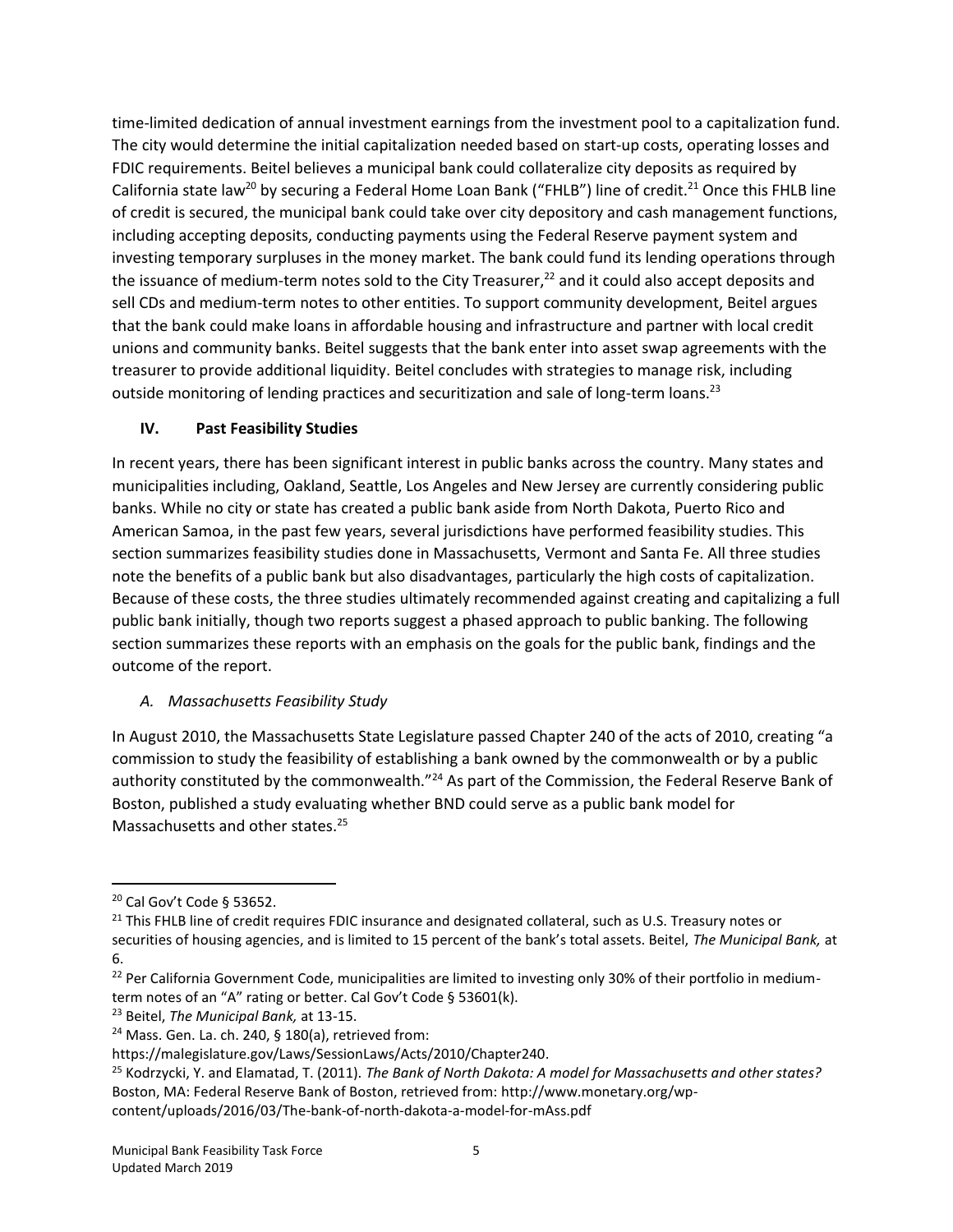*Goals:* In contemplating a public bank, Massachusetts had four main goals: (1) stabilizing the state economy, (2) providing local businesses with greater access to credit, (3) augmenting the lending capacity of private banks, and (4) contributing revenue to help fund the state government.<sup>26</sup>

*Findings:* Overall, the Federal Reserve Bank of Boston study finds that BND is a well-respected and wellrun institution, but a similar institution would not meet Massachusetts's goals and would require high start-up costs. The authors agree that BND is a conservative institution with a strong and stable balance sheet, and it serves as a lending partner for North Dakota's numerous small banks.<sup>27</sup> However, by comparing North Dakota with South Dakota, the authors find little evidence that BND acts as a fiscal stabilization tool. Though BND did assist with liquidity during the financial crisis, the authors note that this capacity was limited and was backed by federal assistance, suggesting a public bank may not always be able to assist in a credit crunch. Lastly, while BND does serve as a revenue source (and at times has been used to balance North Dakota's budget), this funding is not guaranteed. Using BND as a model, the authors calculate that the start-up costs for a Massachusetts public bank could be upwards of \$3.6 billion.<sup>28</sup> The authors conclude by suggesting that there are other avenues to achieve Massachusetts's aims, such as development and financing agencies and state-level countercyclical policies to offset credit constraints in the private sector. It recommends that Massachusetts more concretely identify the specific market failures it wants to address via a public bank and investigate other ways to fulfill these objectives.<sup>29</sup>

*Outcome:* Relying on the Federal Reserve Bank of Boston's study as well as comprehensive review of the management of the Commonwealth's money and various state development agencies, the Commission recommended that the Legislature not pursue a public bank. <sup>30</sup> Their decision rested on a number of rationales, including the significant initial capital investment required, the potential risk to public funds and reduced rate of return, and the lack of successful models (aside from BND) as well as existing programs to achieve infrastructure investment and small business lending.<sup>31</sup>

#### *B. Vermont Feasibility Study*

Though the Vermont state legislature has considered bills regarding public banking on several occasions, none of these bills have passed.<sup>32</sup> Taking matters into their own hands, in December 2013, an advocacy coalition called "Vermonters for a New Economy" commissioned a public bank feasibility report.<sup>33</sup> To

 $26$  Id. at 3.

<sup>27</sup> Id. at 10-11.

<sup>&</sup>lt;sup>28</sup> Id. at 19. The report estimates the costs to capitalize a Massachusetts public bank by starting at the \$2 million used to capitalize BND in 1919 and adjusting for inflation, the increase in the national economy and the larger size of Massachusetts.

<sup>29</sup> Id. at 20.

<sup>&</sup>lt;sup>30</sup> Report of the Commission to Study the Feasibility of Establishing a Bank Owned by the Commonwealth. (2011). Retrieved from: [https://www.politico.com/states/f/?id=0000015b-5330-d932-a97b-f3fc404f0001.](https://www.politico.com/states/f/?id=0000015b-5330-d932-a97b-f3fc404f0001)  $31$  Id.

<sup>32</sup> Vermonters for a New Economy. (2013). *Exploring a Public Bank for Vermont: Economic Impacts, Capital Needs, and Implementation,* retrieved from: https://publicbanking.files.wordpress.com/2014/01/public-banking-1-13- 2014.pdf.

 $33$  Of the three feasibility studies highlighted in this literature review, only the Vermont study was conducted by advocates without the backing of a state or local legislative body.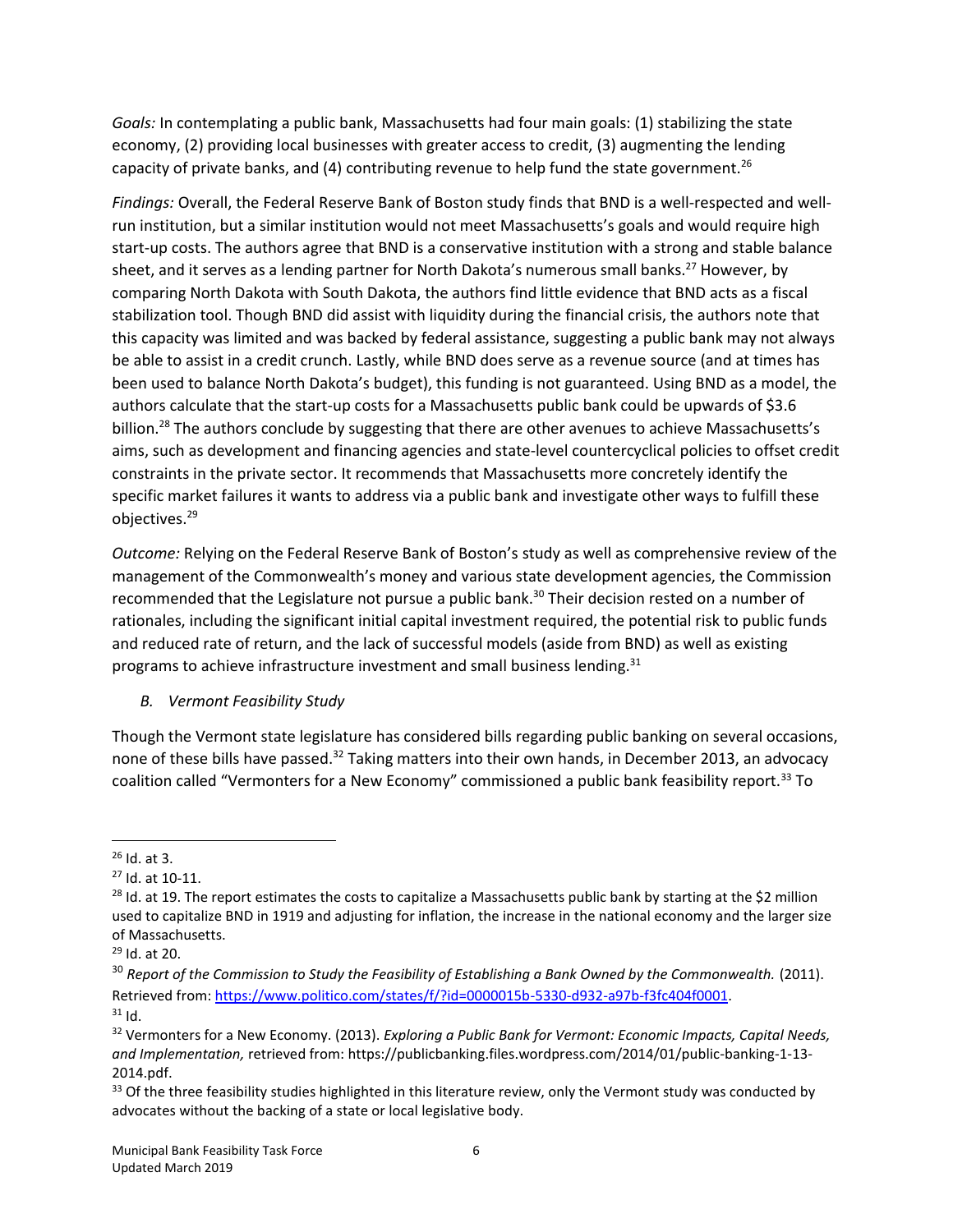ensure the document was well-reasoned, municipal bank skeptics reviewed the report, and their comments were included in the document.

*Goals:* This coalition seeks a public bank to meet the state's unmet capital needs more cheaply and to dissociate Vermont from traditional Wall Street banks.

*Findings:* Given the high start-up capital costs, the report does not recommend that Vermont create a wholly new public bank, but instead recommends that the Vermont Economic Development Authority ("VEDA"), a state financing agency, operate a bank pilot program.<sup>34</sup> The primary goal of a Vermont public bank is to meet unmet capital needs. While the report notes that the state could simply invest its money in capital projects (as the Vermont State Treasurer has already done), it finds that a public bank has many benefits over state investment. Compared to state investment, a public bank offers lower costs and more options for liquidity as well as the opportunity to leverage assets to increase local investment.<sup>35</sup> For example, the report finds that if Vermont used 66 percent of its deposits (over \$230 million) for VEDA loans, it would result in over 2,500 new jobs, or if it used the money to finance state capital expenditures instead, it would result in \$100 million saved on interest costs. Despite these optimistic results, the report acknowledges several major risks of public banking, including the high cost of capitalizing a bank, concerns about lost tax revenue and downgrading of Vermont's bond rating and liquidity demands. For example, based on projected deposits of over \$300 million, Vermont would need to capitalize the bank with \$30-60 million, which could come either from a state appropriation or general obligation bond sales.<sup>36</sup>

Critics of the report, however, believe the report has a fatal flaw: it assumes that the bank could both lend a significant chunk of its money and also meet Vermont's considerable liquidity needs. A bank expert and municipal bank skeptic critiques, "the report makes the assumption that a state bank could simply borrow on a short-term basis the funds necessary to promote liquidity to the state treasury."<sup>37</sup> However, if the public bank loaned 66 percent of its assets, it would not have the liquidity necessary to serve the state, and its cash reserves would not meet the leverage and collateral requirements to borrow additional money from the Fed.<sup>38</sup>

Despite this critique, the authors remain optimistic about public banking. However, due to high costs of capitalization, the report recommends against creating a new public bank, and instead suggests that VEDA create a pilot bank, because VEDA has the collateral and capital, as well as the expertise and capacity, to function as a state depository.

*Outcome:* No government action on public banking has occurred in Vermont.

*C. Santa Fe, New Mexico Feasibility Study*

Spurred by grassroots activists, Santa Fe, New Mexico began exploring the feasibility of creating a municipal bank, and in January 2016, contractor, Building Solutions LLC, published a feasibility analysis.<sup>39</sup>

l  $34$  Id. at 4.

<sup>35</sup> Id. at 10-11.

<sup>36</sup> Id. at 16-17.

<sup>37</sup> Id. at 17.

<sup>38</sup> Id. at 17.

<sup>&</sup>lt;sup>39</sup> Banking on New Mexico. *A Public Bank for Santa Fe.* Retrieved from: [http://bankingonnewmexico.org/.](http://bankingonnewmexico.org/)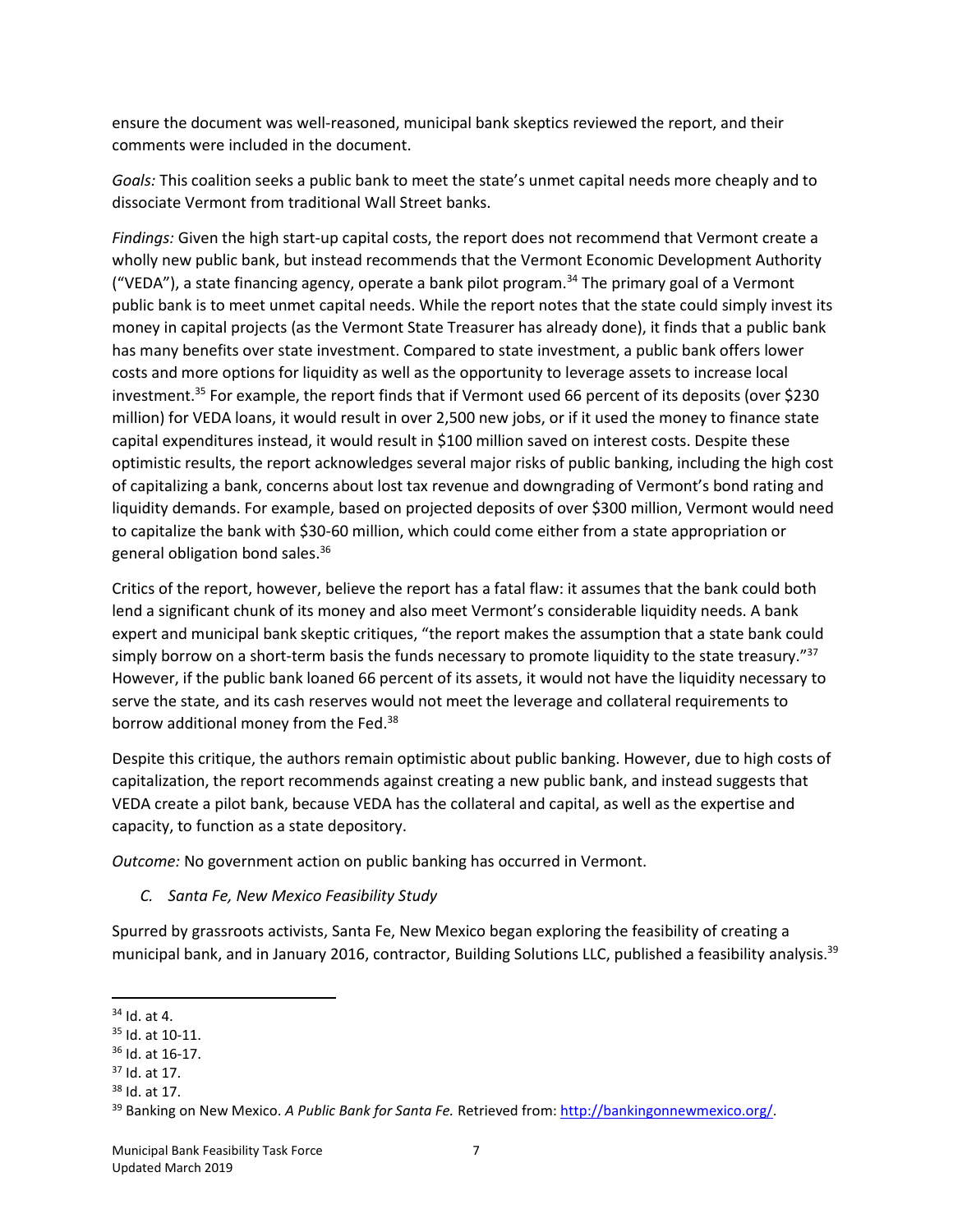*Goals:* Though the report authors are not explicit about the goals of the municipal bank, they do note concerns with the "banking sector," including fear that banks may stop accepting Santa Fe's deposits, businesses' inability to get loans over \$500,000, consolidation in the banking industry, and low loan-todeposit ratios in Santa Fe. Likely a public bank would seek to address these concerns.

*Findings:* The study finds that a municipal bank is feasible and could "provide enhanced fiscal management, improved net interest rate margins, and a more robust local lending climate."<sup>40</sup> The report, however, advocates for a deliberate and phased approach to municipal banking. In Phase I, Santa Fe would create a separate city entity to assume "basic cash management functions of the City, including lending on approved City capital expenditures."<sup>41</sup> This phase would not require a banking charter and would result in significant benefits to Santa Fe via better cash and liquidity management. During Phase I, Santa Fe could also investigate whether the city could change its depository collateral policy to allow local banks to accept Santa Fe's deposits.<sup>42</sup> During Phase II, the bank would apply for a state banking charter and seek permission to accept deposits from other public entities and non-profits. At this point, the bank could pursue a conventional equity model or a mutual bank model.<sup>43</sup> In Phase III, the bank would broaden its lending function to include "public interest loans underwritten by community banks in the region."<sup>44</sup>

The feasibility study includes a discussion of legal risks, administrative costs and economic impacts. The study reports that no explicit legal obstacles exist but notes that further analysis is needed. It also acknowledges there are significant costs associated with a municipal bank, including 10% capitalization via a Santa Fe appropriation and costs of conforming to regulatory requirements. <sup>45</sup> On the other hand, an economic impact analysis performed by the Arrowhead Center at New Mexico State University found that a Santa Fe municipal bank could save the city \$2.4 to 3 million by its seventh year of operation from "increased interest income on deposits, reduced interest costs by better timing issuance of bonds with the expenditures financed by the bond and on profit earned on capital contributed to the bank."46

*Outcome:* Based in part on this feasibility study, in April 2017 the City Council created a nine-member task force to determine "procedures, timelines and requirements that would be necessary to establish a chartered public bank and to make recommendations to the city council in order for the city council to make an informed decision about whether to establish a Public Bank for the City of Santa Fe." The task force's report should be published shortly.<sup>47</sup>

*D. Santa Fe, New Mexico Public Bank Task Force Report* 

Following up on the January 2016 feasibility report, in August 2017, Santa Fe Mayor Javier Gonzales appointed a Santa Fe Public Task Force in accordance with City Council Resolution 2017-32. The Task

 $\overline{\phantom{a}}$ 

<sup>46</sup> Id. at 33.

<sup>40</sup> Updike, K. et al. (2016). *Public Banking Feasibility Study Final Report for the City of Santa Fe.* Retrieved from: bankingonnewmexico.org/pdf/Final Report on Public Banking\_Santa Fe.pdf.

<sup>41</sup> Id. at 19.

 $42$  Id.

<sup>43</sup> Id. at 20.

 $44$  Id.

<sup>45</sup> Id. at 35.

<sup>47</sup> Conversations with David Buchholtz, chair of Task Force, March, 9, 2018.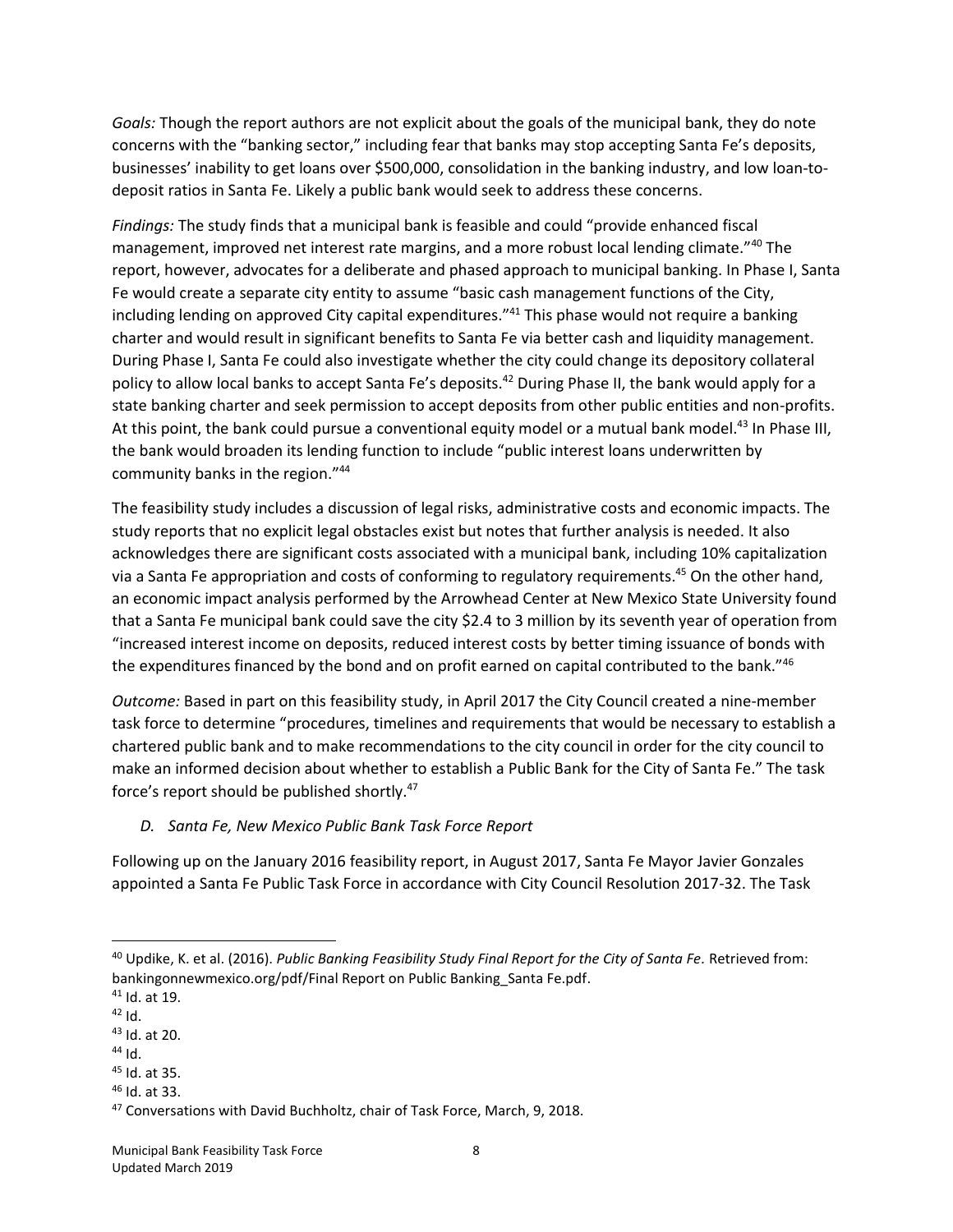Force investigated legal, regulatory, governance and capitalization questions related to creating of a public bank and published their final report in April 2018.

*Goals:* Per Resolution 2017-32, the goal of the public bank would be to "continue the ongoing enhancement of responsible stewardship of public funds."<sup>48</sup>

*Findings:* The Task Force ultimately concluded that it was not feasible for the City of Santa Fe to move forward with a public bank and instead suggested alternative measures, such as advocating for a statewide bank. The Task Force found that it was unable to determine the viability of a public bank and the specific costs and benefits associated with a public bank without engaging in a detailed business plan process, which was beyond the scope and capacity of the Task Force.<sup>49</sup> Specifically, the Task Force could not answer questions, such as what would start-up and overhead costs for a bank be? What capitalization is required? What loans could the bank make? The Task Force did note that the bank would be unlikely to provide the infrastructure to serve as the City's Fiscal Agent and process the City's deposits and payments and provide custodian services.<sup>50</sup> After studying the issue, the Task Force concluded that current legal and regulatory requirements would hamper the creation of a public bank and that legislative amendments would be necessary to start-up a bank. Ultimately, the Task Force also concluded that the that the possible benefits of a public bank are marginal when weighed against the costs and risks of a public bank, particularly given the small scale of Santa Fe and its limited financial resources. The Task Force recommended that Santa Fe advocate for a state-wide public bank and establish a collaborative financial network in Santa Fe to leverage public, private and philanthropic capital to meet critical community needs.<sup>51</sup>

*Outcome:* In response to this report, the Alliance for Local Economic Prosperity began meeting with legislators in 2018 to discuss a statewide public bank initiative. Legislation was introduced in 2019 in the New Mexico House and Senate calling for a state public bank feasibility study, though it has not passed.<sup>52</sup>

## *E. East Bay, California Feasibility Study*

Due to advocacy by the Friends of the Public Bank of Oakland, in November 2016 the Oakland City Council adopted a resolution directing the City Administrator to prepare a report regarding the feasibility and economic impact of a public bank for Oakland. In summer 2017, the City of Oakland partnered with other local jurisdictions including Alameda County, the City of Berkeley and the City of Richmond to solicit a feasibility study on a multi-jurisdiction bank. In August 2018, the report written by Global Investment Corporation was released with a cover memo by the City of Oakland's Finance Department.

*Goals:* The jurisdictions requested a feasibility study to assess whether a public bank could (1) finance community projects, (2) reduce risks in existing financial markets, and (3) provide better financial

l <sup>48</sup> Santa Fe City Council Resolution 2017-32.

<sup>49</sup> Santa Fe Public Bank Task Force. (April 17, 2018). *Santa Fe Public Bank Task Force Final Report to the Santa Fe* City Council. Retrieved from: [https://www.santafenm.gov/media/archive\\_center/PBTF\\_Final\\_Report.pdf.](https://www.santafenm.gov/media/archive_center/PBTF_Final_Report.pdf)  $50$  Id. at 14.

 $51$  Id. at 4-5.

<sup>52</sup> Alliance for Local Economic Prosperity. http://bankingonnewmexico.org/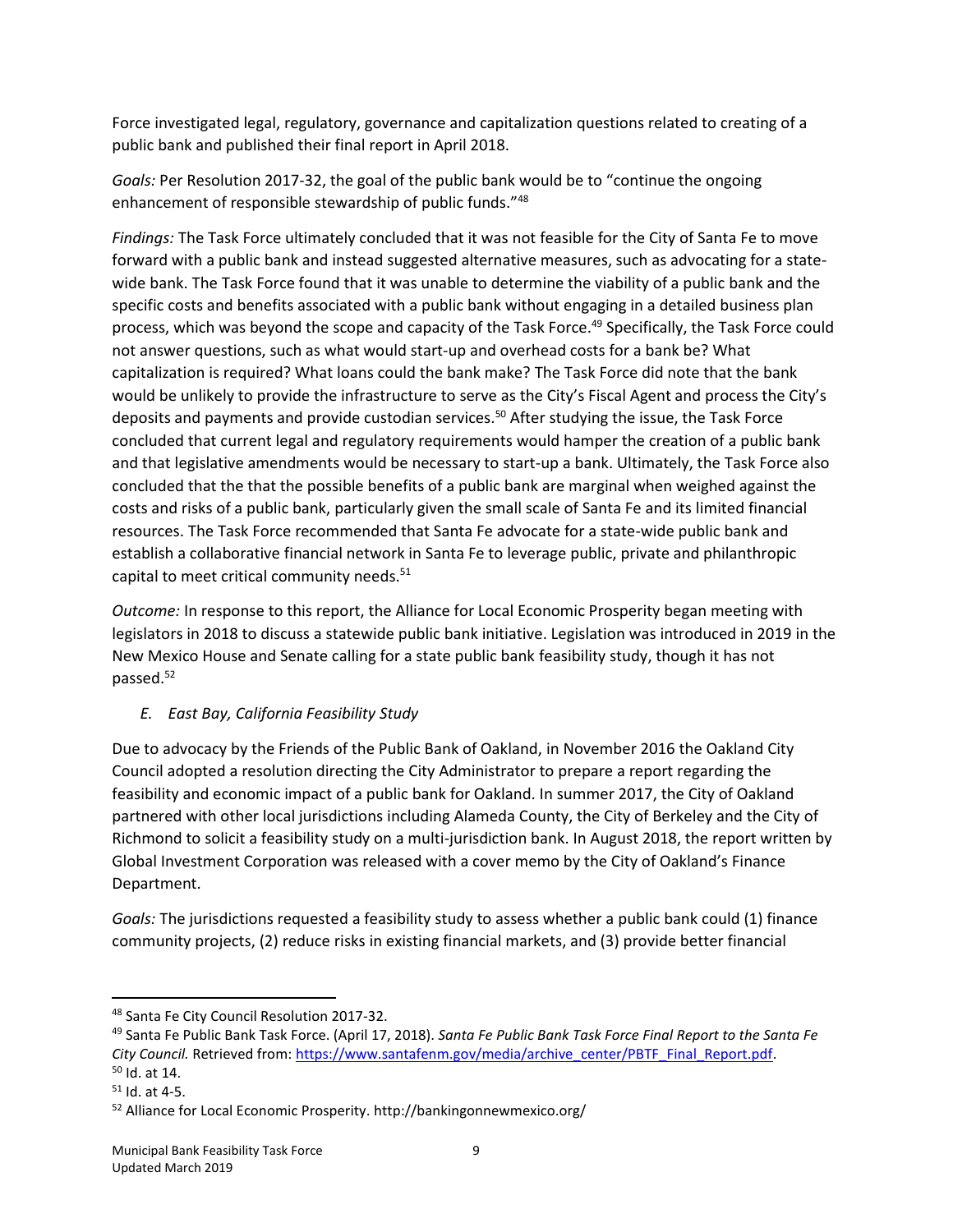returns on public investments.<sup>53</sup> The feasibility study also looked at whether a public bank could provide solutions to unmet financial needs of Bay Area households, businesses, governments and the cannabis industry.<sup>54</sup>

*Findings:* The feasibility study found that it is possible to form a public bank with very limited regulatory changes and that the jurisdictions have the financial resources necessary to establish and maintain a public bank.<sup>55</sup> Building a bank would require capital, a management team and a transition plan, but the report estimates it could be accomplished in 12-18 months.<sup>56</sup> The report suggests that the bank pursue two aims: provide local governments with a socially responsible alternative to large banks for cash management work and increase availability and affordability of loans. The bank could offer numerous loan types, including student, mortgage, infrastructure and business loans.<sup>57</sup> The report recommends against providing services to the cannabis industry.<sup>58</sup> The report outlines legal and regulatory issues facing a public bank, concluding that a bank can be chartered as a commercial bank in California, though a public bank charter would be preferable.<sup>59</sup> It suggests that the public bank be large, because bigger banks are more diversified, better at managing risks and have larger impacts.<sup>60</sup> For bank capital, the report suggests that the public bank not seek capital from government sources, and instead solicit funds from large investors with high risk tolerance.<sup>61</sup> The report concludes with next steps, noting that a more detailed business plan and roadmap is required to move forward with a regional public bank.<sup>62</sup>

*Outcome:* The Oakland Department of Finance appended a cover memorandum to the feasibility report noting some concerns staff had with the report, including its lack of supporting details and analysis. No further governmental action has been taken in Oakland or the East Bay since the report was released in fall 2019, though advocates are seeking funding to create a business plan

#### *F. Seattle, Washington Feasibility Study*

In 2013, the Seattle City Council passed a resolution requiring that the City consider social responsibility when selecting banking partners, and in 2017, the City Council passed an ordinance calling on the City to discontinue its use of Wells Fargo as a banking provider due to the bank's predatory lending practices and investment in the Dakota Access Pipeline. In 2017, hoping to sever its ties with Wells Fargo, the City of Seattle issued an RFP for banking services, breaking its business up into five pieces. No banks' bid on the commercial banking work, and Seattle continued to work with Wells Fargo.<sup>63</sup> Seeking a replacement

<sup>53</sup> Kasaine, K. (August 20, 2018). *Public Bank Feasibility Study Prepared by Global Investment Company*. Retrieved from: [https://sftreasurer.org/sites/default/files/Oakland%20Feasibility%20Study.pdf.](https://sftreasurer.org/sites/default/files/Oakland%20Feasibility%20Study.pdf) 

<sup>54</sup> Global Investment Company. (June 15, 2018). *Multi-Jurisdictional Public Bank Feasibility Study.* Retrieved from: https://sftreasurer.org/sites/default/files/Oakland%20Feasibility%20Study.pdf

<sup>55</sup> Id. at 7.

<sup>56</sup> Id. at 8.

<sup>57</sup> Id. at 9.

<sup>58</sup> Id. at 18.

<sup>59</sup> Id. at 11-14.

 $60$  Id. at 44.

 $61$  Id. at 46.

<sup>62</sup> Id. at 49-50.

<sup>63</sup> Schofield, K. (Undated). Why Seattle is Stuck with Wells Fargo for a Few More Years. *Seattle Business,* retrieved from: [https://www.seattlebusinessmag.com/policy/why-seattle-stuck-wells-fargo-few-more-years.](https://www.seattlebusinessmag.com/policy/why-seattle-stuck-wells-fargo-few-more-years)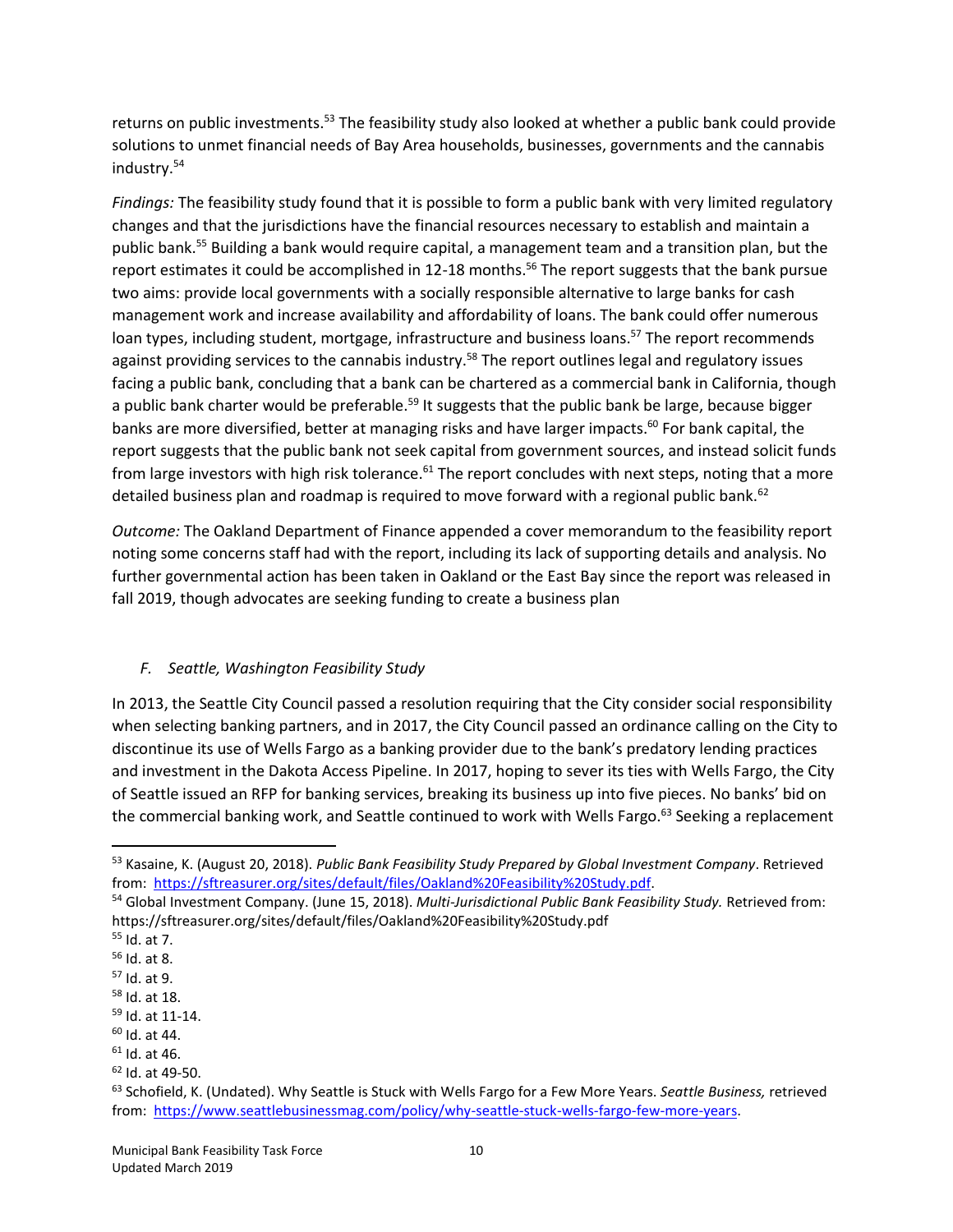for Wells Fargo, the City Council explored public banking, issuing an RFP for a feasibility study in winter 2018. HR&A Advisors was selected to perform the work and completed its study in October 2018.

*Goals:* The primary goal behind a Seattle public bank is to allow Seattle to divest its banking services work from Wells Fargo and secondarily to "provide banking services to the public."<sup>64</sup>

*Findings:* The report found that current laws and regulatory structures meant that creating a public bank would be a difficult, long-term process involving significant trade-offs. The report analyzed two public bank models: (1) a baseline model that would allow Seattle to divest from Wells Fargo, and (2) a secondary model that would both divest and perform supplementary activities like accepting retail deposits, lending money and serving the cannabis industry. The baseline model would serve as Seattle's bank and replace the banking and transactions services currently provided by Wells Fargo, but it would not accept retail deposits or perform lending. The report found that no federal or state laws prohibited the creation of the baseline bank model, though it would still be difficult to receive necessary regulatory approvals. The report estimated that the baseline model would need to be at least \$100 million in size and more realistically \$250 million to succeed. It would cost upwards of \$3 million per year to operate and would likely need to outsource some of the banking work because small banks typically cannot serve a client the size of Seattle.<sup>65</sup> The bank would likely lose money and require a subsidy initially because it would not issue market-rate loans or charge fees but would be required to offer Seattle a two percent return on its deposits.<sup>66</sup> Overall the report found that the baseline model would not represent cost savings compared to Seattle's current relationship with Wells Fargo, because the public bank would require commitment of capital from Seattle of at least \$10 million plus ongoing financial support to cover start-up costs and the expense of doing Seattle's banking work.

Aside from the baseline model, the report also analyzed the costs and benefits of a secondary model, which would perform Seattle's banking services and also lend to members of the general public, accept deposits from the public and serve the cannabis industry.<sup>67</sup> However, numerous barriers prevented a public bank from performing these activities comfortably and profitably, including the requirement that public funds be collateralized, a restriction in the Washington State Constitution that forbids public lending except to the "poor and infirm," FDIC insurance requirements, and federal prohibition on cannabis banking.

The report concluded that though a public bank is feasible, "state and federal laws would limit its operations and revenue potential, such that the value of such a bank must be carefully weighed vis-à-vis the City's goals."<sup>68</sup> If Seattle wished to move forward, next steps would be to create a business plan and draft articles of incorporation for the bank, amend Seattle's charter to expressly allow for banking activities, meet with regulators and dedicate start-up and ongoing operational funds for the bank.<sup>69</sup> The report also suggests that Seattle could engage in complementary approaches, including refreshing

<sup>64</sup> HR&A Advisors. (October 2018). *Public Bank Feasibility Study for the City of Seattle.* Retrieved from: [https://res.cloudinary.com/hra-madeo/image/upload/v1541435798/HR\\_A\\_Advisors\\_Inc.\\_-](https://res.cloudinary.com/hra-madeo/image/upload/v1541435798/HR_A_Advisors_Inc._-_Public_Bank_Feasibility_Study_-_FINAL_10.5.18_2_plkv1v.pdf) Public\_Bank\_Feasibility\_Study\_-\_FINAL\_10.5.18\_2\_plkv1v.pdf.

<sup>65</sup> Id. at 14-15.

<sup>66</sup> Id. at 18.

 $67$  Id. at 8.

<sup>68</sup> Id. at 22.

<sup>69</sup> Id. at 22-23.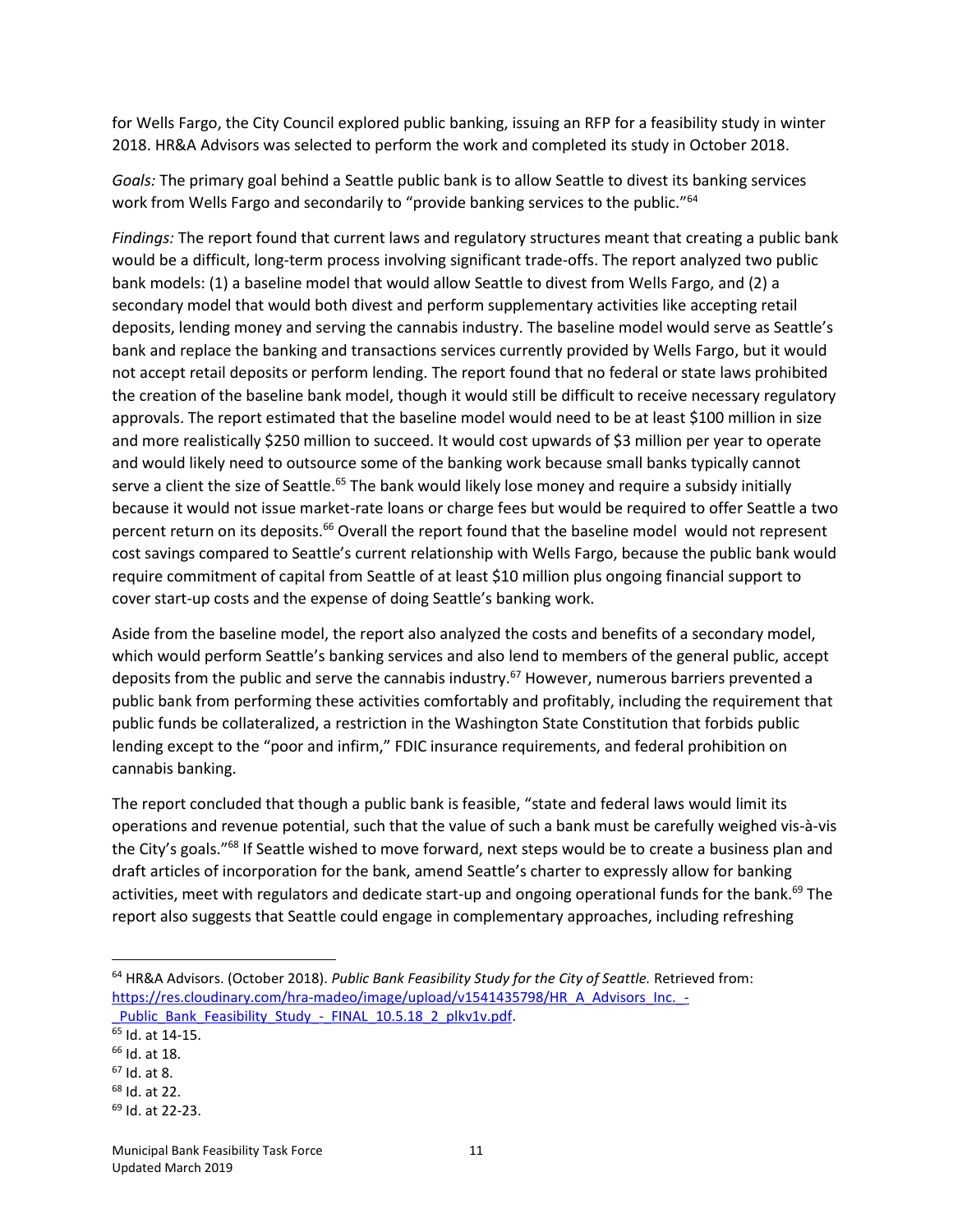Seattle's RFP to select another banking partner aside from Wells Fargo, developing non-bank investment vehicles and partnerships, and participating in efforts to create a state-level public bank.

*Outcome:* There has been no further activity on public banking in Seattle since the report was released.

## *G. Washington State Cooperative Bank Status Report*

In 2017, the Washington State Legislature appropriated funding for the State Treasurer to "establish a task force on public infrastructure and a publicly-owned depository."<sup>70</sup> The task force produced a short report opposed to the concept of a state bank.<sup>71</sup> Nevertheless, in 2018, the Washington State Legislature appropriated funds for banking experts to analyze the benefits and risks of creating a public cooperative bank to serve the state and its political subdivisions and to develop a business plan. The consultants hired produced a status report to the state legislature in December 2018.

*Goals:* The purpose of the public bank would be "to assist the potential members of the bank to manage cash and investments … and to establish a sustainable funding source of ready capital for infrastructure and economic development."<sup>72</sup>

*Findings:* The status report focuses on the benefits and risks of creating a state-chartered, public cooperative bank, outlining potential benefits and reporting on results of a survey of state and local agencies' demand for the products and services the public bank could offer. In general, a public cooperative bank could benefit local governments by offering: (1) improved access to capital for infrastructure, (2) depository and cash management services, and (3) broader investment opportunities with better returns.<sup>73</sup> The report outlined the nine major Washington state programs that currently provide infrastructure finance to local governments as well as programs other states have to assist in infrastructure financing such as state bond banks and revolving funds.

The report also included the results of a survey regarding demand for the potential services outlined above. In general, state and local agencies were uncertain about whether they would benefit from a public cooperative bank. 37 percent of small, rural local governments wanted access to infrastructure financing programs, and many jurisdictions wanted better investment options and financial advisory services. However, very few jurisdictions were interested in cash management and depository services.<sup>74</sup>

Lastly, the report included details about how the public cooperative bank could be structured and funded and analyzed legal elements of founding a public bank. The section on structure answers questions around membership, capitalization, governance and regulatory oversight, $75$  and the legal

<sup>70</sup> Washington State Treasurer. *Infrastructure and Public Depository Task Force.* https://www.tre.wa.gov/aboutus/infrastructure-public-depository-task-force/#toggle-id-1

<sup>71</sup> Infrastructure and Public Depository Task Force. (December 2017). *Final Report.* Retrieved from: [https://www.tre.wa.gov/wp-content/uploads/Infrastructure-and-Public-Depository-Task-Force-Report-December-](https://www.tre.wa.gov/wp-content/uploads/Infrastructure-and-Public-Depository-Task-Force-Report-December-2017.pdf)[2017.pdf.](https://www.tre.wa.gov/wp-content/uploads/Infrastructure-and-Public-Depository-Task-Force-Report-December-2017.pdf) 

<sup>72</sup> Longbrake, W. and Marlowe, J. (December 18, 2018). *Evaluation of the Benefits and Risks of a State-Chartered, Public Cooperative Bank – Status Report.* Retrieved from:

[https://ofm.wa.gov/sites/default/files/public/publications/PublicCooperativeBanking.pdf.](https://ofm.wa.gov/sites/default/files/public/publications/PublicCooperativeBanking.pdf)  $73$  Id.

<sup>74</sup> Id. at 4.

<sup>75</sup> Id. at 30-36.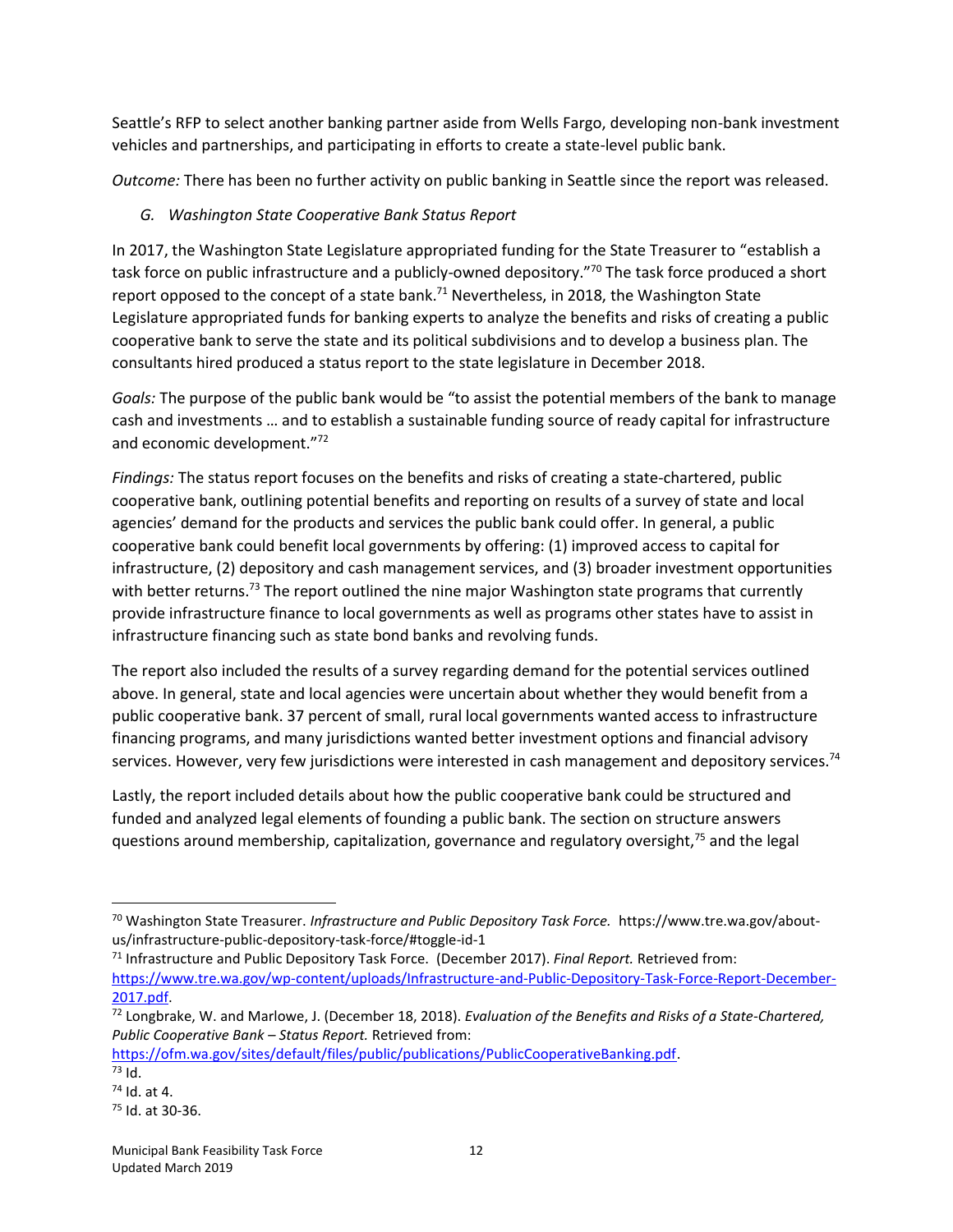analysis concluded that the state could create a public bank but would need to enact legislation to do so and amend existing statutes.<sup>76</sup>

*Outcome:* This report was a status update to the Washington State legislature. The consultants will be developing a business plan for a state-chartered, public cooperative bank with plans to deliver it to the legislature in June 2019. In the meantime, State Senator Bob Hasegawa has introduced a bill that would create a public state investment trust. 77

#### *H. California State-Wide Cannabis Bank*

In November 2017, California State Treasurer John Chiang and his Cannabis Banking Work Group released a report on access to banking for the cannabis industry (described below in section (V)(B)). The report recommended that the state study the feasibility of creating a public financial institution, such as a banker's bank or a corporate credit union, to serve cannabis businesses. The State Treasurer's Office contracted with Level 4 Ventures to study the feasibility of a state-banked financial institution serving the cannabis industry, and the report was published in December 2018.

*Goals:* The goal of the public bank would be to provide a legal and secure place for cannabis businesses to store their cash and banking services.

*Findings:* The report evaluated multiple options for a cannabis-serving public bank, ultimately concluding that all options were unadvisable and that the state should instead pursue opportunities to open up the traditional banking sector to cannabis businesses. The report reviewed three models for a public bank to support the cannabis industry: (1) a bank exclusively serving the cannabis industry, (2) a bank the primarily serves the cannabis industry but also serves other industries and businesses, and (3) a correspondent bank that provides banking services for other commercial banks.<sup>78</sup> The report found that the process of establishing a public bank would likely require six years with a range of four to nine years.<sup>79</sup> Regardless of the bank structure, minimum capitalization would be close to \$1 billion and startup costs would be about \$35 million.<sup>80</sup> Because the bank would serve cannabis (which is currently illegal under federal laws) and be highly concentrated in one industry, it would likely not receive deposit insurance, an account with the Federal Reserve or access to interbank instruments and interbank transactions.<sup>81</sup> The report estimated that a cannabis-only bank would require \$35 million in start-up costs over six years and would lose money for 12 years. The bank would not offer dividends to the state until 25 to 30 years after it opens.<sup>82</sup> For the second option, cannabis plus other industries, the bank would lose money for ten years, and California would not receive dividends until 18 to 23 years after the bank opens.<sup>83</sup> This bank would also require more capital because of its larger deposits. Lastly, a

<sup>82</sup> Id. at 17-18.

 $\overline{\phantom{a}}$ <sup>76</sup> Id. at 37.

<sup>77</sup> Washington State Senate SB 5949. Retrieved from: [http://lawfilesext.leg.wa.gov/biennium/2019-](http://lawfilesext.leg.wa.gov/biennium/2019-20/Pdf/Bills/Senate%20Bills/5949.pdf) [20/Pdf/Bills/Senate%20Bills/5949.pdf.](http://lawfilesext.leg.wa.gov/biennium/2019-20/Pdf/Bills/Senate%20Bills/5949.pdf)

<sup>78</sup> Level 4 Ventures. (December 24, 2018). *State-backed Financial Institution (Public Bank) for the State of California Servicing the Cannabis Industry Feasibility Study.* Retrieved from: [https://www.treasurer.ca.gov/comm-external](https://www.treasurer.ca.gov/comm-external-urls/cannabis-feasibility-full-report.pdf)[urls/cannabis-feasibility-full-report.pdf.](https://www.treasurer.ca.gov/comm-external-urls/cannabis-feasibility-full-report.pdf)

<sup>79</sup> Id. at 14-15.

<sup>80</sup> Id. at 15.

 $81$  Id. at 16-17.

<sup>83</sup> Id. at 18.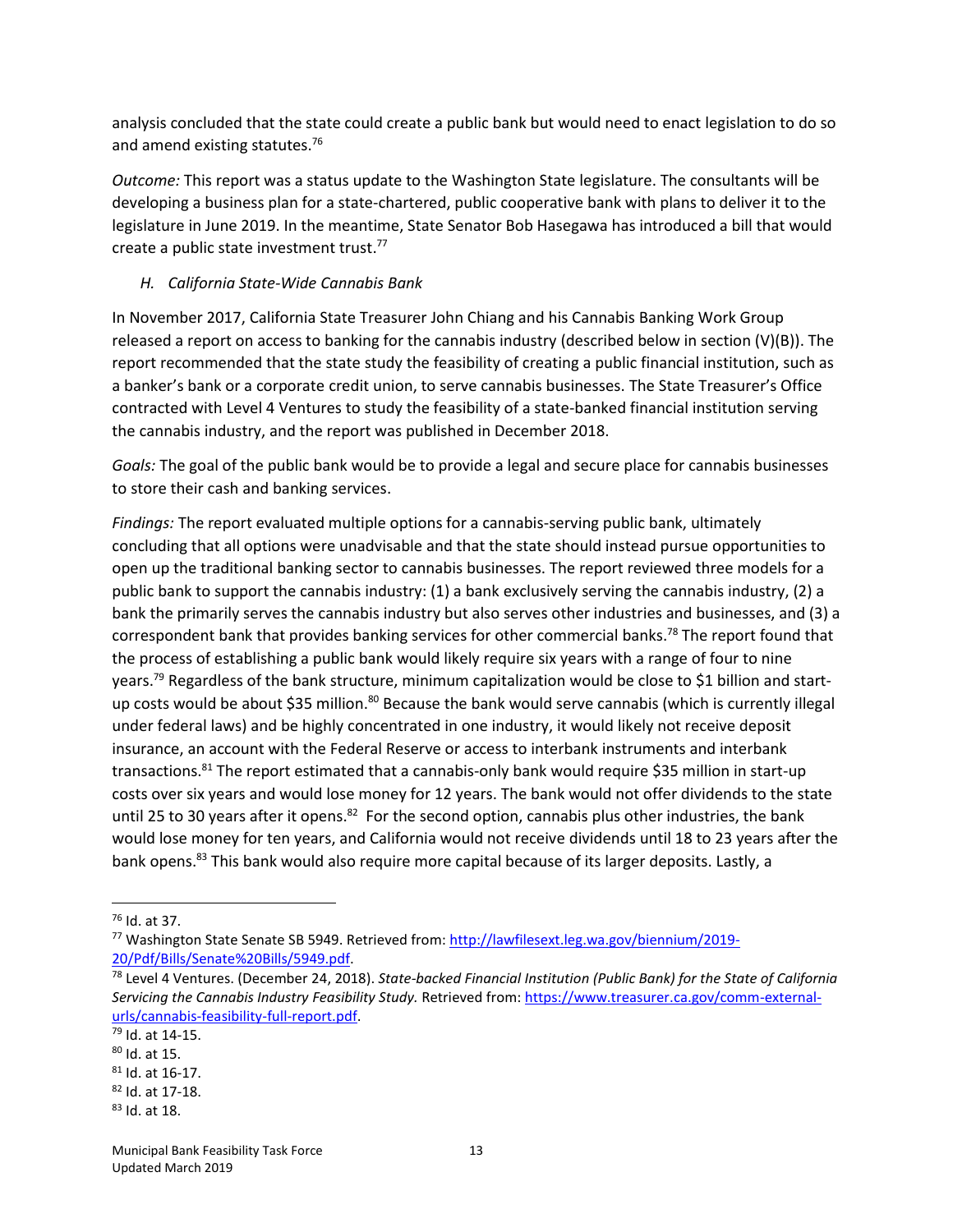correspondent bank has the highest risks because it requires existing banks to enter the cannabis market. However, a correspondent bank will also have lower operational costs and will begin paying dividends sooner, approximately 16 to 20 years after the bank opens.<sup>84</sup>

Overall the report didn't recommend moving forward with a public bank for cannabis because all the bank models would pose "unacceptable risk levels, non-profitable financial forecasts and an overall inability to achieve the desired objectives."<sup>85</sup> The bank would operate in violation of federal law and may not even be able to achieve its stated goal. During the six years of start-up time, the cannabis banking landscape could change to reduce or eliminate the need: for example, Congress could legalize cannabis or cannabis banking, other banks could begin to serve cannabis (even if it remained illegal) or the federal government could crack down on legal cannabis. Overall the report found that "in the best-case scenario across all dimensions of risk, the return on the financial investments would be measured in decades not years. In the worst-case scenario the losses would be staggering." <sup>86</sup> Instead of pursuing a bank the report recommended that California help the cannabis industry get access to banking services via improved facilitation, communication and coordination.<sup>87</sup>

*Outcome:* Since the report was published, there has been no further action on a California public bank to serve the cannabis industry, though there has been other activity around improving access to banking for cannabis businesses and public banking in California.

## **V. California-Related Reports**

Aside from feasibility studies from other jurisdictions, there have been a number of reports related to public banking in California published recently, including memos on legal aspects of public banking, an analysis of access to banking services for the cannabis industry, and preliminary assessments of public banking in San Francisco and Los Angeles. This section summarizes these reports, highlighting points particularly salient to the Task Force's work.

# *A. San Francisco City Attorney's Office: Municipal Bank Formation*

After receiving a Budget and Legislative Analyst's report in 2012 (updated in 2017, see Section V(B)), Supervisor John Avalos requested a legal opinion from the City Attorney's Office regarding two specific questions:

- 1. Does state law, including Government Code Section 23007, which prohibits a county from "giv[ing] or loan[ing] its credit to or in aid of any persons or corporation," bar the City from establishing a municipal bank?
- 2. May the City own stock in a municipal bank? $88$

With regards to the first question, the legal memo explains that "a court would likely conclude" that Government Code Section 230007 does not apply to San Francisco because it is a chartered city and county.<sup>89</sup> Article XVI, Section 6 of the State Constitution—which prohibits the State Legislature from

l <sup>84</sup> Id. at 19.

<sup>85</sup> Id.

<sup>86</sup> Id. at 21.

<sup>87</sup> Id. at 23.

<sup>88</sup> City Attorney's Office (2013), *Memorandum re: Municipal Bank Formation* (p. 1).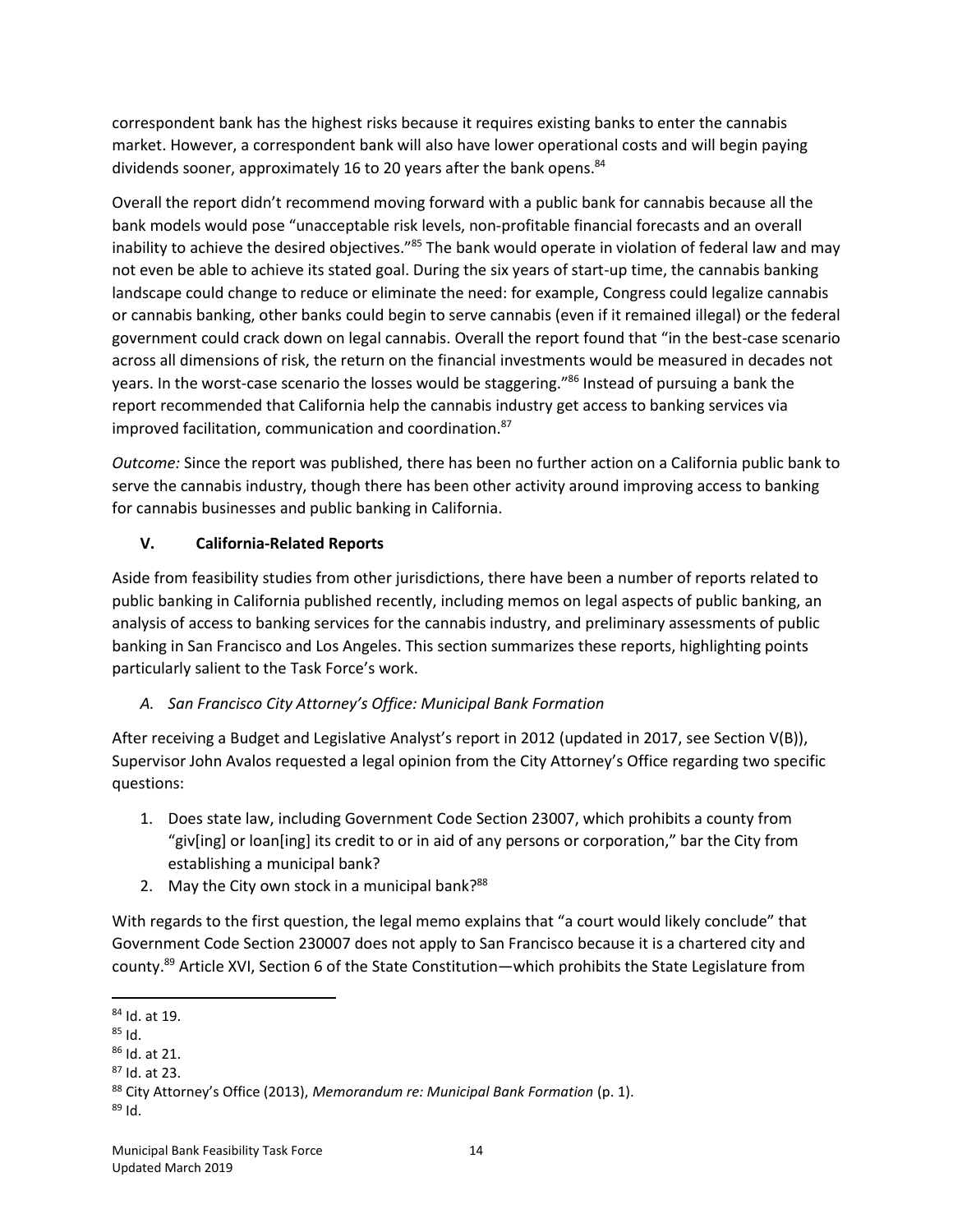lending the credit of a state, county or city—similarly does not apply to the City. Lastly, though a chartered city may spend its funds "only to promote municipal, rather than private purposes," the City Attorney's Office finds this limitation does not bar the City from lending credit to third parties. In fact, the memo notes that the City currently operates several programs that offer loans to private individuals and businesses without facing any legal challenges.<sup>90</sup>

Next, the legal memo takes the position that the City may own stock in a municipal bank and spend City money to support the bank's operation so long as the Mayor and Board of Supervisors specifically appropriate funding for that purpose, and the bank serves a municipal purpose.<sup>91</sup> A legitimate municipal purpose can be broadly defined and can include goals such as affordable housing and lending to small business. However, the City may not invest funds held in the Treasurer's Pooled Investment Fund in corporate stock, including stock of a municipal bank (though the legal memo does not take a position regarding whether money in the Pooled Investment Fund could be deposited into the municipal bank).<sup>92</sup>

## *B. State Treasurer John Chiang, Banking Access Strategies for Cannabis-Related Businesses*

On November 7, 2017, California State Treasurer John Chiang and his Cannabis Banking Work Group released a report on access to banking for the cannabis industry. The report explains that cannabis businesses need banking services because cash-only businesses are targets for violent crime, collecting taxes in cash is risky and expensive, and relationships with banks can help drive out the illicit market.<sup>93</sup>

The report makes four major recommendations to improve access to financial services for cannabis businesses. To help with the collection of state and local taxes, the report recommends the state contract with an armored courier service to collect state tax and licensing payments. To help traditional banks serve cannabis entrepreneurs, the report suggests that state and local governments cooperate to create an online portal to aggregate data on cannabis businesses which will help financial institutions comply with burdensome know-your-customer and anti-money laundering ("AML") requirements required under federal guidance. The report also recommends that the state study the feasibility of creating a public financial institution, such as a banker's bank or a corporate credit union, to serve cannabis businesses. Lastly, to remove all banking barriers, California should lobby Congress to legalize cannabis or create a legal safe harbor for financial institutions serving the adult-use and medical cannabis industry.<sup>94</sup>

*C. Davis Polk & Wardwell: Bank Regulatory Considerations Related to Establishing a Public Bank in the State of California*

On November 18, 2017, law firm Davis Polk & Wardwell LLP wrote a legal memo to the Lawyers Committee for Civil Rights of the San Francisco Bay Area regarding federal and state banking laws and public banking. This memo outlines and discusses provisions of California and federal banking law and regulation that would apply to a public bank owned by either California or the City. Noting the unique

 $\overline{\phantom{a}}$ <sup>90</sup> Id. at 2-3.

 $91$  Id. at 7-11.

<sup>92</sup> Id at 11-12.

<sup>93</sup> State Treasurer's Cannabis Banking Work Group (November 2017). *Banking Access Strategies for Cannabis-Related Businesses*, Sacramento: California, retrieved from:

http://www.treasurer.ca.gov/cbwg/resources/reports/110717-cannabis-report.pdf.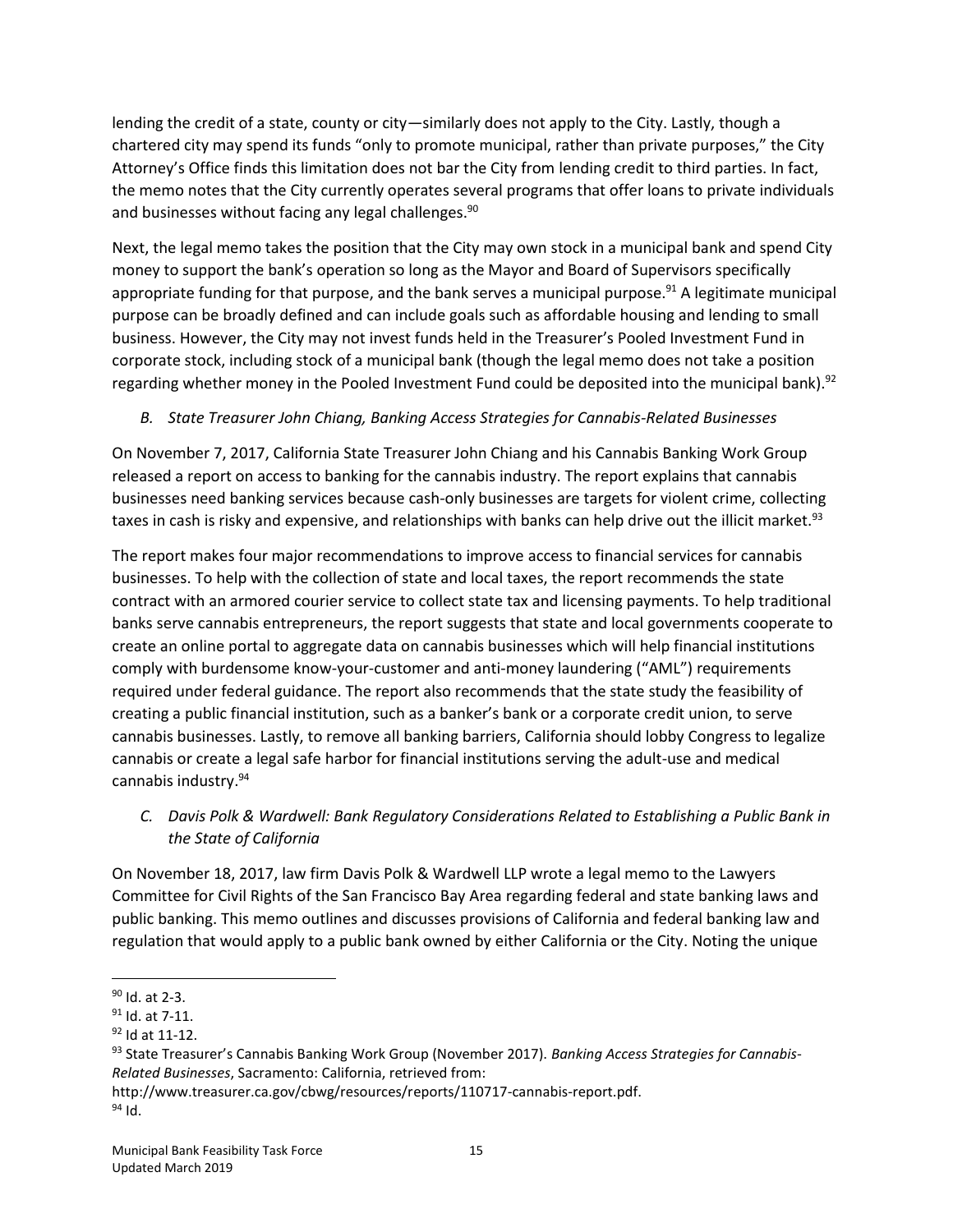challenges of serving the cannabis industry, the memo analyzes regulatory requirements and obstacles for a public bank serving cannabis businesses separately.<sup>95</sup> The memo took the position that a significant change in federal law is necessary to allow a public bank to serve cannabis businesses. Major issues covered include restrictions on cannabis banking, capitalization requirements, banking charter options and application requirements, access to FDIC insurance and the Federal Reserve, for example:

- Cannabis Restrictions Under federal law, cannabis is a schedule I controlled substance, and AML laws including the Bank Secrecy Act and USA Patriot Act make it illegal for banks to handle money from illegal activities including violations of federal drug law.
- Capitalization Requirements For new banks, the Federal Reserve Bank of San Francisco requires a leverage capital ratio of 9% for the first three years of operation,<sup>96</sup> and some banks have been "required to maintain capital at levels well above 10% for an extended period of time due to perceived risks associated with the business model."<sup>97</sup>
- FDIC Insurance Under California law, all state-chartered commercial banks must obtain federal deposit insurance.<sup>98</sup>
- Municipal Deposits Collateralization California State law requires that any government entity that deposits money into a bank or credit union seek collateral from that bank over the FDICinsured amount. This collateral may be securities with a fair value market of at least 110% of the deposits, first deed mortgage notes having a value of 150% of the deposits or Letters of Credit issued by the FHLB of San Francisco at 105% the value of the deposits.<sup>99</sup>

## *D. San Francisco Budget and Legislative Analyst's Office: Community Supportive Banking Options*

In 2011, then-Supervisor John Avalos requested the Budget and Legislative Analyst's Office ("BLA") research options for how the City could "invest its funds in community-supportive banking institutions, including those that invest more in local small businesses, single family homeowners, and community development."<sup>100</sup> The report examined a variety of banking options such as private banks, credit unions and public banks. Supervisor Sandra Fewer requested an update to the memo and in November 2017 BLA published its report.

The report provides background on the City's current operations in both banking and community development and then outlines policy options moving forward, including the potential for the City to create a municipal bank.<sup>101</sup> The report begins by describing the major types of financial institutions commercial banks, credit unions and community development banks—describing their missions,

https://www.frbsf.org/banking/regulation/applications-membership/information/.

<sup>95</sup> Davis Polk & Wardwell, *Bank Regulatory Considerations Related to Establishing a Public Bank in the State of California,* retrieved from: [http://clkrep.lacity.org/onlinedocs/2017/17-0831\\_misc\\_12-13-17.pdf.](http://clkrep.lacity.org/onlinedocs/2017/17-0831_misc_12-13-17.pdf) <sup>96</sup> Federal Reserve Bank of San Francisco, *Membership*, retrieved from:

<sup>97</sup> Davis Polk & Wardwell, *Bank Regulatory Considerations Related to Establishing a Public Bank in the State of California.*

<sup>98</sup> Cal. Code Regs. Tit. 10 § 10.3520 (2017).

<sup>99</sup> Cal Gov't Code § 53652.

<sup>100</sup> Budget and Legislative Analyst's Office (2011). *Memorandum re: Community Supportive Banking Options 2011*  retrieved from: http://www.sfbos.org/ftp/uploadedfiles/bdsupvrs/committees/materials/cons102411\_111056.pdf <sup>101</sup> Budget and Legislative Analyst's Office (2017, Nov. 2017). *Memorandum re: Community Supportive Banking Options 2017,* retrieved from: [http://s79f01z693v3ecoes3yyjsg1.wpengine.netdna-cdn.com/wp](http://s79f01z693v3ecoes3yyjsg1.wpengine.netdna-cdn.com/wp-content/uploads/2017/12/BLA.CommunitySupportiveBanking_112717.pdf)[content/uploads/2017/12/BLA.CommunitySupportiveBanking\\_112717.pdf.](http://s79f01z693v3ecoes3yyjsg1.wpengine.netdna-cdn.com/wp-content/uploads/2017/12/BLA.CommunitySupportiveBanking_112717.pdf)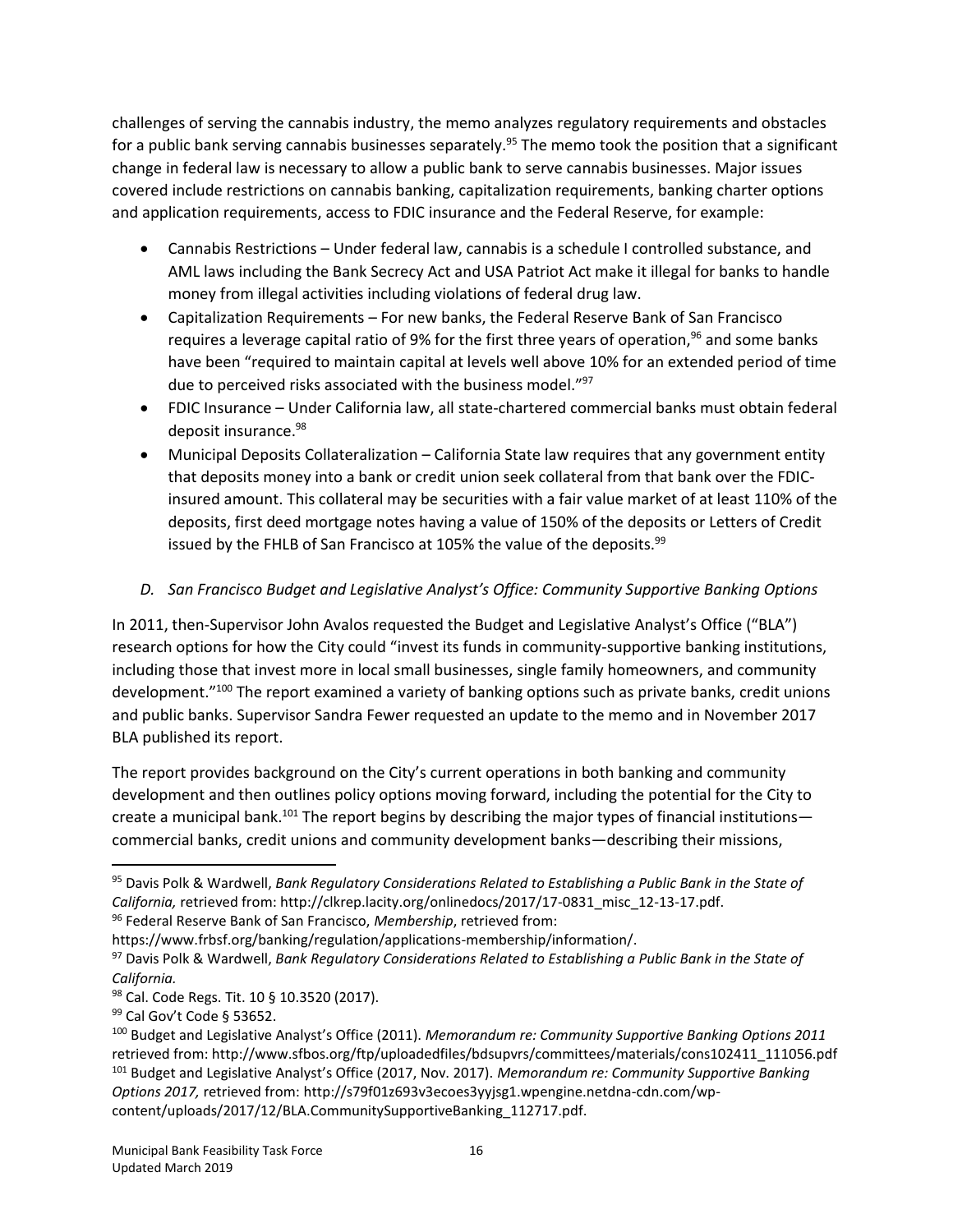operations, regulatory structure and oversight. It details the banking industry in California, noting its consolidation, which is particularly stark for national commercial banks. Next, the report examines California Government Code and the City's investment policy—which both mandate the Treasurer first safeguard principal, then meet liquidity needs, and lastly achieve return on funds—as well as the City's current banking practices. The report then details existing community development and affordable housing programs, such as the Downpayment Assistance Loan Program and the San Francisco Small Business Development Center. 102

The updated BLA report then shifts away from describing current work around banking and community development to lay out options the City could pursue going forward. The report provides background on the Bank of North Dakota, noting its success as a public bank and describes efforts in California and other jurisdictions around the country to establish a public bank.<sup>103</sup> It outlines the steps required to create a municipal bank, including agreeing on goals, conducting a detailed financial feasibility study, appointing an independent board of directors, developing business plans, and determining oversight structure. Lastly, the report concludes by providing four major policy recommendations to the City. The City should:

- Invest more City funds in local credit unions or community development banks to align investment with the City's community and economic development objectives;
- Support more funding to expand existing community development programs;
- Take steps to establish a municipal bank; and
- Assess legal risk associated with a public bank serving cannabis businesses.<sup>104</sup>

## *E. Los Angeles' Chief Legislative Analyst: Public Banking Memo*

In July 2017, Los Angeles City Council President Wesson and City Council Member Krekorian introduced a motion asking Council staff to study the "feasibility, requirements, legislative barriers and any other relevant aspects of creating a state-chartered public bank" for Los Angeles.<sup>105</sup> The City Council identified a range of services the public bank could provide, including performing city banking functions, investing in infrastructure and housing projects, offering small business and student loans as well as banking products and services for the cannabis industry and unbanked communities.<sup>106</sup> On February 26, 2018, the Los Angeles Chief Legislative Analyst published its report on public banking and existing housing and economic development programs. The report provides background on public banking, LA's current banking practices and economic development efforts.

The report begins by defining the term "public bank," noting that a public bank refers to a financial institution owned by a public entity, but there is no "consistent definition of such a financial institution beyond the core concept of public ownership."<sup>107</sup> The report then offers international, national, and

 $\overline{a}$ <sup>102</sup> Id. at 26-33.

<sup>103</sup> Id. at 36-38.

<sup>104</sup> Id. at 51-52.

<sup>105</sup> Los Angeles Motion Wesson-Krekorian CF 17-0831, retrieved from: [http://clkrep.lacity.org/onlinedocs/2017/17-](http://clkrep.lacity.org/onlinedocs/2017/17-0831_mot_07-26-2017.pdf) [0831\\_mot\\_07-26-2017.pdf.](http://clkrep.lacity.org/onlinedocs/2017/17-0831_mot_07-26-2017.pdf) 

<sup>106</sup> Chief Legislative Analyst (2018). *Public Banking Framework and Existing Housing and Economic Development Funding Programs*, retrieved from: [http://clkrep.lacity.org/onlinedocs/2017/17-0831\\_rpt\\_CLA\\_02-26-2018.pdf.](http://clkrep.lacity.org/onlinedocs/2017/17-0831_rpt_CLA_02-26-2018.pdf)  $107$  Id. at 8.